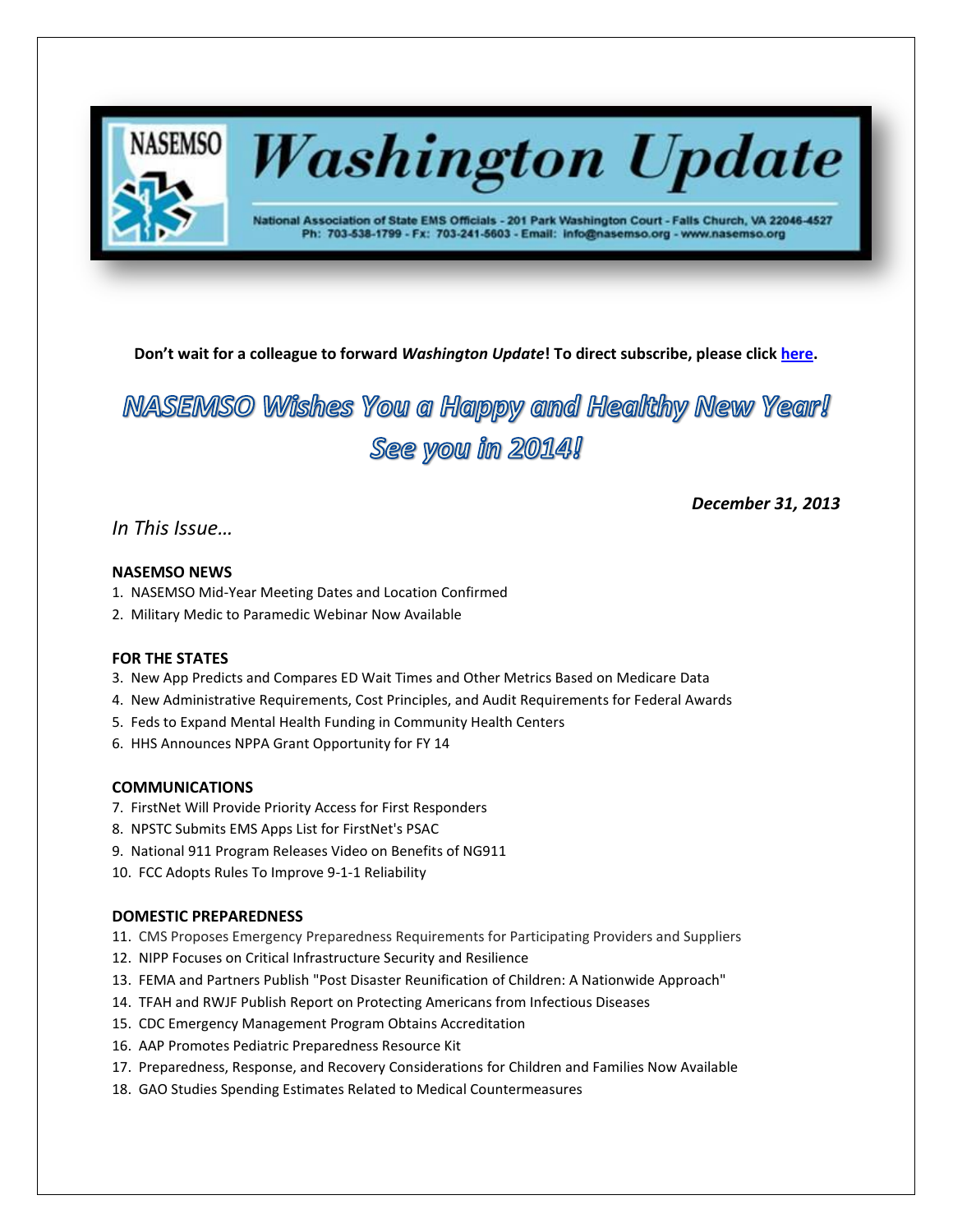- 19. NHSPI to Evaluate Health Security Preparedness
- 20. FCC Appoints New PSHSB Chief
- 21. GAO Finds Low Employee Morale at DHS
- 22. FEMA Releases NIMS Intelligence/Investigations Function Guidance and Field Operations Guide
- 23. FDA Extends DuoDote Expiration Dates
- 24. HHS and DHS Encourage Anthrax Preparedness for First Responders
- 25. IPRED III Highlights Healthcare System Preparedness and Response

#### **EDUCATION AGENDA**

26. IOM Workshop: Assessing Health Professional Education Resources Now Available

#### **EMS HEALTH AND SAFETY**

- 27. CDC Issues Guidance on HBV Postexposure Management in Healthcare Personnel
- 28. NIOSH Seeks Comment on Occupational Exposure to Heat and Hot Environments
- 29. Protect Volunteer Firefighters and Emergency Responders Act to Exempt Volunteer Responders from ADA

#### **GOVERNMENT AFFAIRS**

- 30. CMS Proposes Final Rules for 2014 Ambulance Fee Schedule; Comment Period Available
- 31. Solicitation of New Safe Harbors and Special Fraud Alerts
- 32. New Federal Law Addresses Regulation of Compounded Drugs
- 33. School Access to Epinephrine Bill Becomes Law
- 34. FDA Proposes Rule to Require Notification Regarding Discontinuance or Manufacturing Interruption

#### **HITS**

35. AASHTO Studies Performance Among State DOTs

#### **TRAUMA**

36. NIH and NFL Tackle Concussion Research

#### **FEDERAL PARTNERS**

- 37. Carr Named to Lead ECCC
- 38. NHTSA Deputy Administrator Highlights Relationship with EMS
- 39. Baxter Recalls Lots of 5% Dextrose and 0.9% NSS
- 40. Blood Glucose Strips Recalled by Abbott
- 41. FDA Allows Marketing of First Device to Relieve Migraine Headache Pain
- 42. FDA Announces Improvements To The Medical Device Recalls Database
- 43. SAMHSA Provides Resources to Prevent Opioid Related ODs and Deaths
- 44. New OIG Advisory Opinion Warns of Proposed Arrangement for City Ambulance Services
- 45. NIOSH Offers New Ladder Safety App for Mobile Devices

#### **INDUSTRY NEWS**

- 46. Entire December Issue of *Health Affairs* Dedicated to Emergency Care
- 47. Journals Focus Issues on Prehospital and Emergency Care
- 48. NREMT Seeks Item Writers
- 49. Study Finds Low Hand-Washing Rates Among EMS Personnel
- 50. Industry Working Group Focuses on Small-bore Connectors and Tubing Misconnections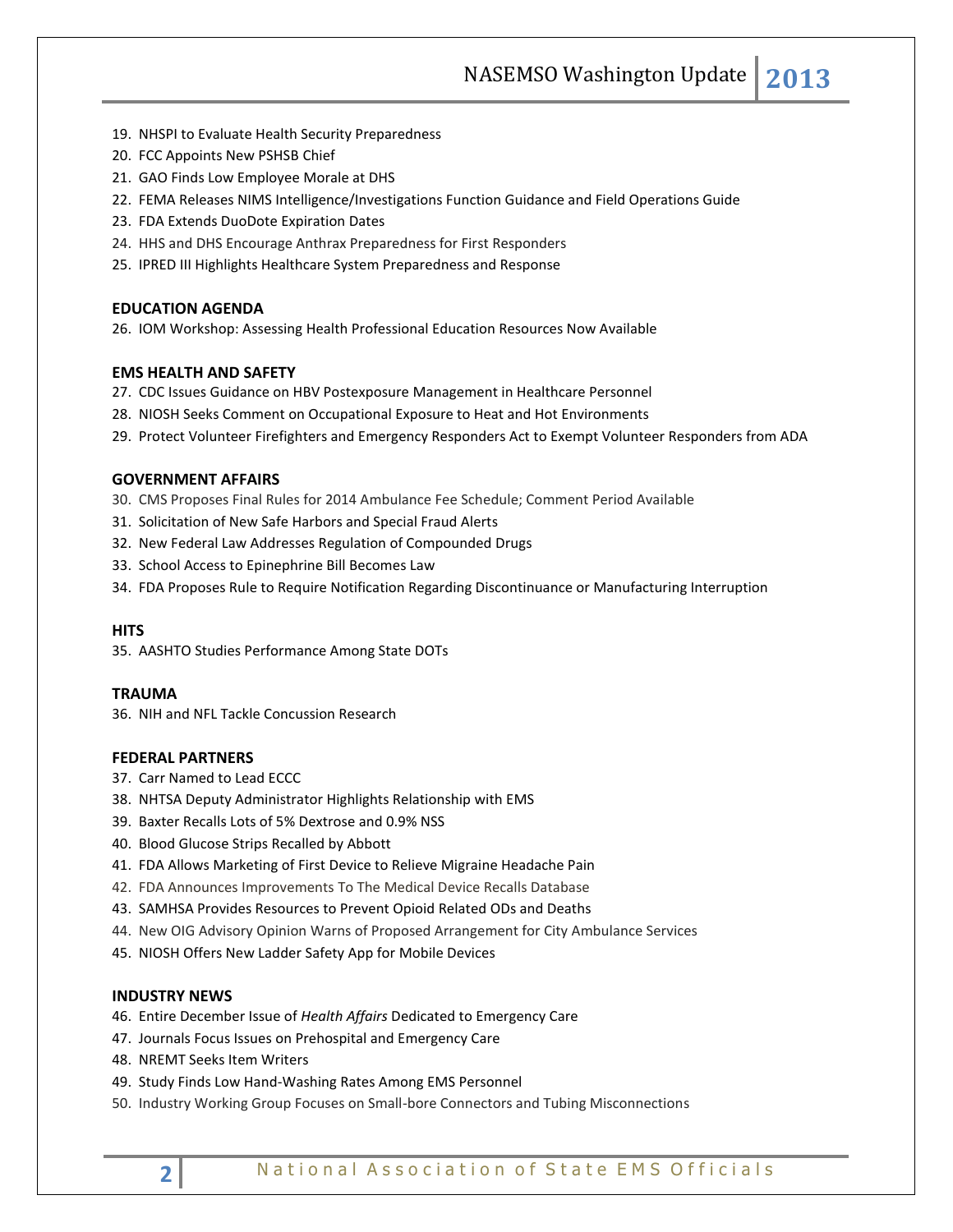#### **UPCOMING EVENTS**

#### **\*\*\*STATEWIDE EMS CONFERENCES\*\*\***

**\*\*\*National Conferences and Special Meetings\*\*\***

#### **1. NASEMSO Mid-Year Meeting Dates and Location Confirmed**

The NASEMSO Board of Directors has approved the dates and location for the 2014 Mid-Year Meeting. It will be held March 3-5, 2014 at the Rosen Centre Hotel in Orlando, FL. The dates and venue immediately precede the EMS Redline Executive Summit and Mobile Integrated Healthcare Summit hosted by EMS World. The registration form, first draft of The Mid-Year Meeting Program, and hotel registration info is currently available on the [NASEMSO web site.](http://www.nasemso.org/)

#### **2. Military Medic to Paramedic Webinar Now Available**

A collaborative discussion among several entities that included NASEMSO, the National Highway Traffic Safety Administration (NHTSA) Office of EMS, the US Department of Defense, the National Registry of EMTs (NREMT), National Association of EMTs (NAEMT), the Committee on Accreditation of Educational Programs for the EMS Professions (CoAEMSP), and several local "bridge" programs highlighted current efforts in the recognition, credentialing, and transition of military personnel to civilian EMS. The session was recorded and is being made available to any interested party at [http://www.nasemso.org/Military-Medic-to-Paramedic-EMS-Bridge-Programs-](http://www.nasemso.org/Military-Medic-to-Paramedic-EMS-Bridge-Programs-Webinar.asp)[Webinar.asp.](http://www.nasemso.org/Military-Medic-to-Paramedic-EMS-Bridge-Programs-Webinar.asp) (Please note: The actual webinar and companion ppt presentation are provided separately for convenience. Viewers are warned that the recording is a 69 MB wmv file. It is faster to download to your computer than to try and view in a browser.)

#### **3. New App Predicts and Compares ED Wait Times and Other Metrics Based on Medicare Data**

How well do hospital emergency departments (ED) measure up to others in a geographical area? To national benchmarks? Using data voluntarily submitted by the hospitals themselves to the Centers for Medicare and Medicaid Services (CMS), a new interactive news application called "[ER Wait Watcher](http://projects.propublica.org/emergency/)" shows how long it takes to get there (from the user's current location and based on current traffic conditions obtained directly from Google), average wait times, average time for persons with a broken bone to receive pain meds, the average time for getting a CT scan for patients with stroke symptoms, the average time until admission to the hospital, how many left without being seen at all, and more. The app also includes patient satisfaction scores and other hospital quality measures. According to a recen[t article](http://www.ncbi.nlm.nih.gov/pubmed/24301396) in the health policy journal, Health Affairs, publicly releasing quality metrics can drive meaningful improvements in emergency care. Medicare Data Sets (last updated Dec 12, 2013) of interest to state EMS and other health officials are available a[t https://data.medicare.gov/data/hospital](https://data.medicare.gov/data/hospital-compare/Timely%20%26%20Effective%20Care)[compare/Timely%20%26%20Effective%20Care.](https://data.medicare.gov/data/hospital-compare/Timely%20%26%20Effective%20Care) See [more information…](http://www.propublica.org/article/how-long-will-you-wait-at-the-emergency-room)

#### **4. New Administrative Requirements, Cost Principles, and Audit Requirements for Federal Awards**

To deliver on the promise of a 21st-Century government that is more efficient, effective and transparent, the Office of Management and Budget (OMB) is streamlining the Federal government's guidance on Administrative Requirements, Cost Principles, and Audit Requirements for Federal awards. These modifications are a key component of a larger Federal effort to more effectively focus Federal resources on improving performance and outcomes while ensuring the financial integrity of taxpayer dollars in partnership with non-Federal stakeholders. This guidance provides a government-wide framework for grants management, which will be complemented by additional efforts to strengthen program outcomes through innovative and effective use of grant-making models,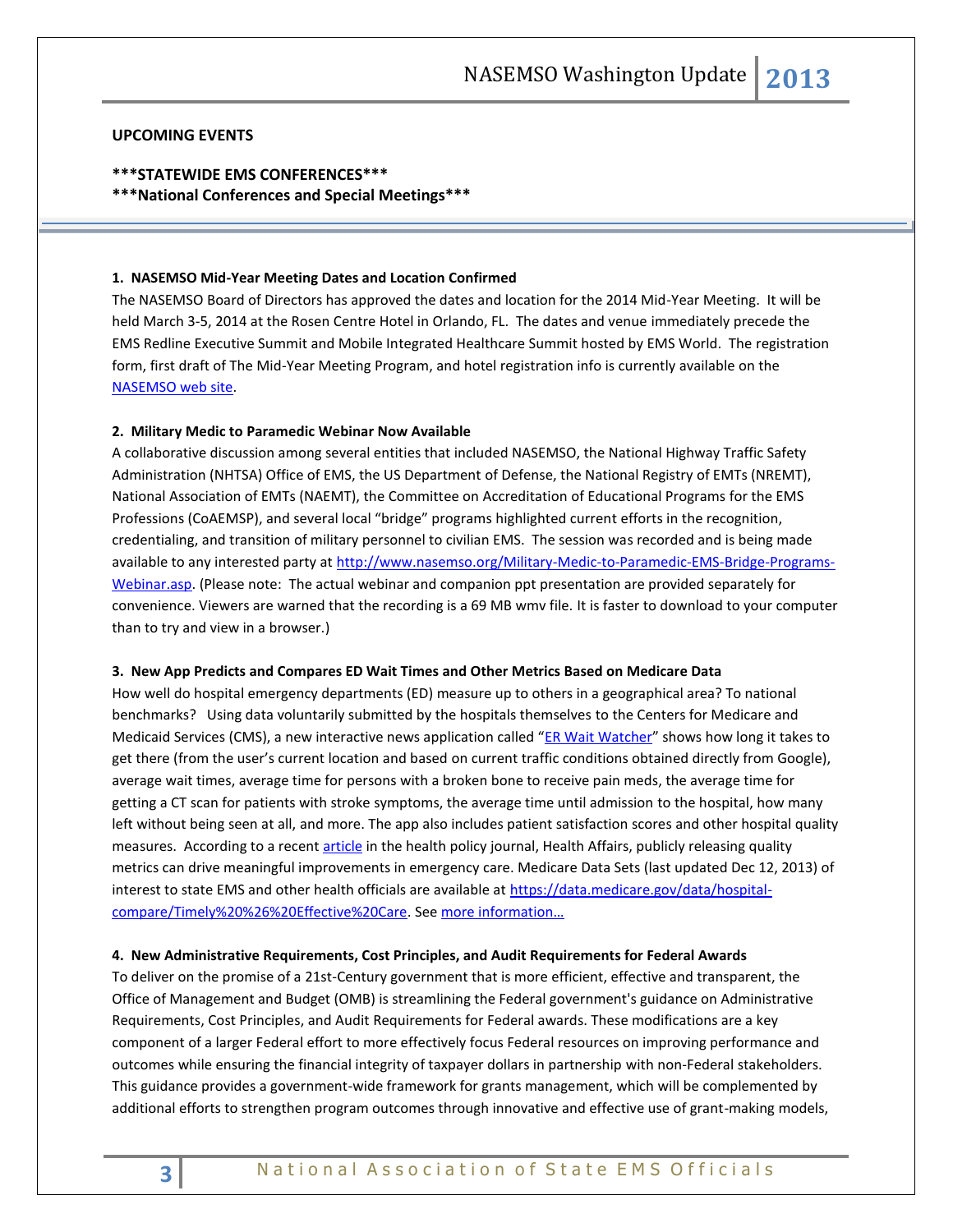performance metrics, and evaluation. This reform of OMB guidance will reduce administrative burden for non-Federal entities receiving Federal awards while reducing the risk of waste, fraud and abuse. Final guidance is now available. For more information...

#### **5. Feds to Expand Mental Health Funding in Community Health Centers**

The U.S. Department of Health and Human Services (HHS) has announced that it plans to issue a \$50 million funding opportunity announcement to help Community Health Centers establish or expand behavioral health services for people living with mental illness, and drug and alcohol problems. Community Health Centers will be able to use these new funds, made available through the Affordable Care Act, for efforts such as hiring new mental health and substance use disorder professionals, adding mental health and substance use disorder services, and employing team-based models of care. It is estimated these awards will support behavioral health expansion in approximately 200 existing health centers nationwide. The Administration also launched [www.mentalhealth.gov](http://www.mentalhealth.gov/) a new website featuring easy-to-understand information about basic signs of mental health problems, how to talk about mental health, and how to find help.

#### **6. HHS Announces NPPA Grant Opportunity for FY 14**

HHS/Office of the Assistant Secretary for Health (OASH) announces the anticipated availability of funds for Fiscal Year 2014 Mobilization for Health: National Prevention Partnership Awards (NPPA) Program. HHS/OASH grants under section 1703(a) of the Public Health Service Act as amended, which authorizes the Secretary to support grants for community health programs for new and innovative programs in health information and health promotion, preventive health services, and education in the appropriate use of health care:

http://www.gpo.gov/fdsys/pkg/USCODE-2009-title42/html/USCODE-2009-title42-chap6A-subchapXV-sec300u-2.htm. The program created within this funding opportunity announcement is designed to establish a national effort to create a network of partnerships and resources to promote health and wellness, educate and train, and establish communication programs to all community populations, regardless of social and economic barriers, and race and ethnicity. The HHS/Office of the Assistant Secretary for Health (OASH) oversees 9 core public health offices, as well as 10 regional health offices across the nation. Component offices of the Office of the Assistant Secretary for Health (ASH) support many initiatives, campaigns, and programs that promote the goals of public health including Systems Thinking, a component of the Public Health System, Finance, and Quality Program. State and local health departments are eligible to apply for funding. Frequently Asked Questions about the NPPA Program are available [here.](http://www.hhs.gov/ash/nppa-faq.html) [Read the grant announcement…](https://www.grantsolutions.gov/gs/preaward/previewPublicAnnouncement.do?id=18814)

#### **7. FirstNet Will Provide Priority Access for First Responders**

Communications are an essential part of responding to disasters and emergencies. Without communication networks, firefighters might arrive at the incorrect address of a house fire, and emergency managers are unable to post their latest emergency updates to Facebook and Twitter. When completed, the First Responder Network Authority (FirstNet) will give users and agencies priority access so that they don't have to compete on commercial networks anymore. FirstNet comes from a 9/11 Commission Report recommendation: to create a nationwide, interoperable public safety communications network that will resolve communication issues that arise when multiple agencies and jurisdictions respond to a disaster. As part of the build out process, FirstNet held regional workshops in May and June of this year to work with states and localities to inform and design the network based on practitioner-driven recommendations from responders on the ground. Most recently, FirstNet issued an RFI (request for information) from mobile application providers who work on public safety applications that deal with big data, data security, an app store, and other technologies. The RFI responses are due January 17, 2014, and the work on a dedicated first responder network will continue throughout the next year. For more information, please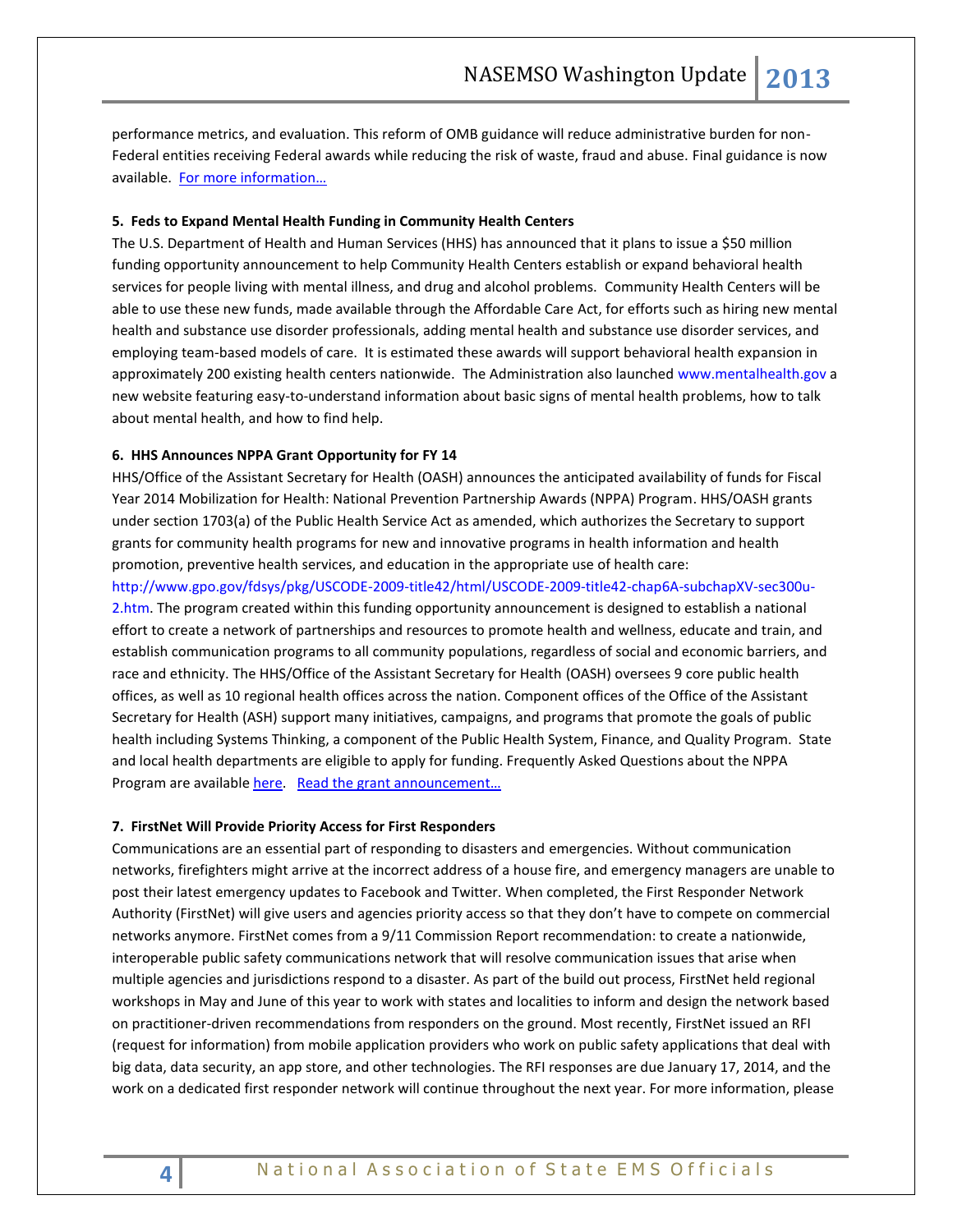visit the FirstNet website: [http://www.ntia.doc.gov/category/firstnet.](http://www.ntia.doc.gov/category/firstnet) Additionally, please visit FirstResponder.gov and check back at First Responder Communities of Practice for updates.

#### **8. NPSTC Submits EMS Apps List for FirstNet's PSAC**

The NPSTC Emergency Medical Services (EMS) Working Group has submitted a list of current and conceptual broadband applications at the request of the First Responder Network Authority (FirstNet), Public Safety Advisory Committee (PSAC). The list contains desired applications, ranked from high to low priority, with a description of the app, whether it is conceptual or available, if it can be used off network, and a use case to explain the need and benefit of the application. An example of a high priority app is Speech to Text, Integrated Patient Care Record, which is conceptual currently, while another high priority app is Video Assisted Patient Care, which does exist today. The FirstNet Board asked the PSAC to develop a master document of applications for use by law enforcement, fire/rescue and EMS. The EMS Broadband Applications Lis[t EMS Broadband Applications List](http://www.npstc.org/) (on NPSTC's website) will be merged with a larger list of all public safety groups, currently under development by the PSAC. When complete, the public safety applications will be submitted by the PSAC to the FirstNet.

#### **9. National 911 Program Releases Video on Benefits of NG911**

Next Generation (NG) 911 is a complex issue and its success requires the support and collaboration of not just the 911 community, but of first responders, legislators, and the public. The National 911 Program has released a short video that explains the benefits of NG911 for all of these audiences. The video is free and available for use at conferences, in presentations, in one-on-one meetings or at town hall gatherings. The video can be viewed, shared and downloaded at [http://www.911.gov/ng911movie.html.](http://www.911.gov/ng911movie.html) More information, tools and resources, including the Guidelines for State NG911 Legislative Language, the State of 911 webinar series, and a Review of Nationwide Data Collection can also be found at [http://www.911.gov.](http://www.911.gov/)

#### **10. FCC Adopts Rules To Improve 9-1-1 Reliability**

The Federal Communications Commission has adopted rules to help ensure that Americans' phone calls to 9-1-1 are delivered during disasters. The rules are designed to improve 9-1-1 communications networks nationwide by requiring 9-1-1 service providers – generally, the wireline phone companies that route both wireline and wireless calls to 9-1-1 call centers – to take reasonable measures to provide reliable and resilient 9-1-1 service, as evidenced by an annual certification. The FCC also strengthened its rules to ensure that 9-1-1 service providers give 9-1-1 call centers timely and useful notification of 9-1-1 network outages. In addition, the FCC amended its rules to now give 9-1-1 service providers deadlines and other more specific requirements for notifying 9-1-1 call centers of outages. For more information...

#### **11. CMS Proposes Emergency Preparedness Requirements for Participating Providers and Suppliers**

A proposed rule recently posted by the Centers for Medicare and Medicaid Services would establish national emergency preparedness requirements for Medicare- and Medicaid-participating providers and suppliers to ensure that they adequately plan for both natural and man-made disasters, and coordinate with federal, state, tribal, regional, and local emergency preparedness systems. It would also ensure that providers and suppliers are adequately prepared to meet the needs of patients, residents, clients, and participants during disasters and emergency situations. The rule would affect hospitals, critical access hospitals, rural health clinics, federally qualified health centers, ambulatory surgical centers, among others. The deadline for comments is February 25, 2014. [For more information…](http://www.gpo.gov/fdsys/pkg/FR-2013-12-27/pdf/2013-30724.pdf)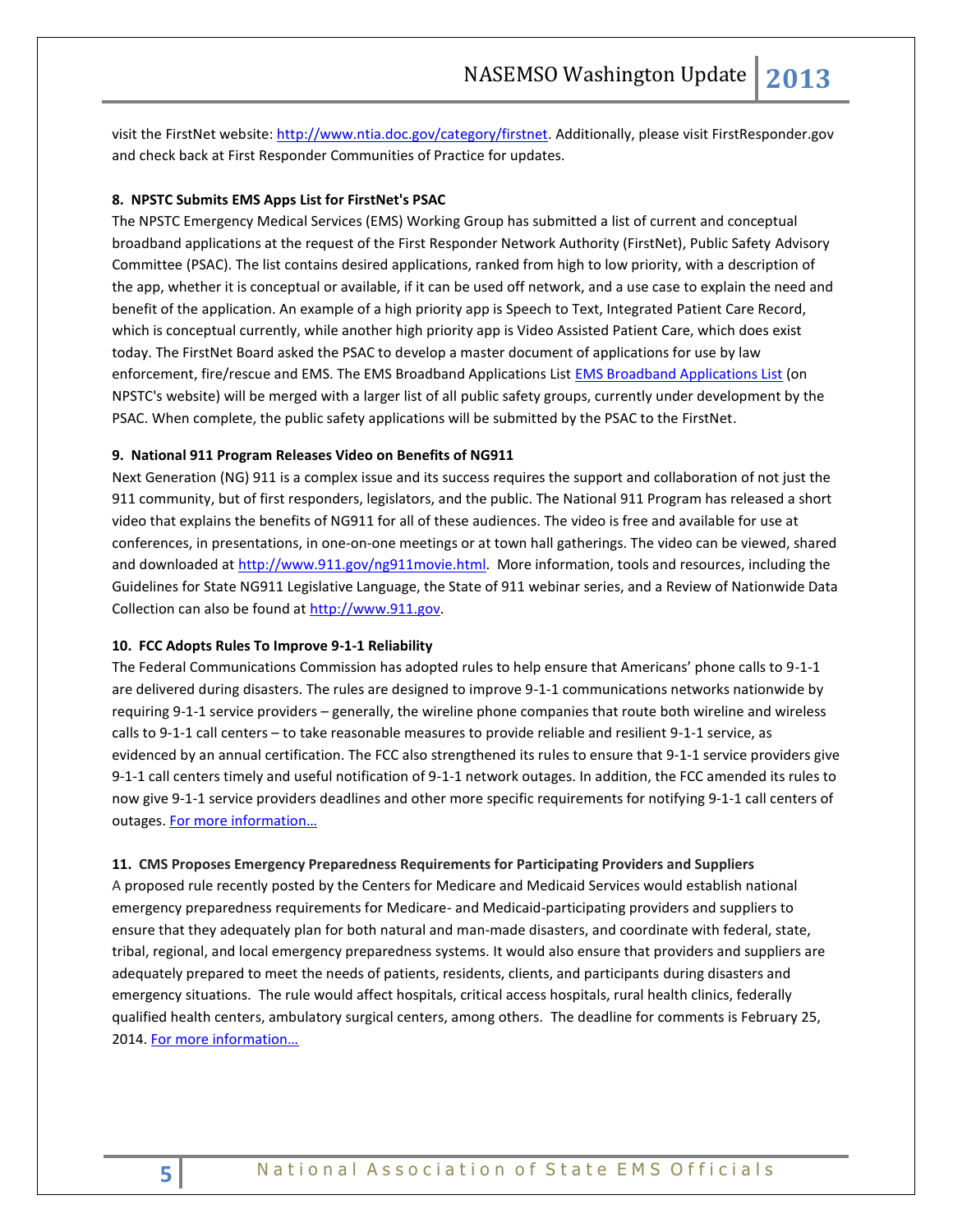#### **12. NIPP Focuses on Critical Infrastructure Security and Resilience**

The National Infrastructure Protection Plan (NIPP) -- NIPP 2013: Partnering for Critical Infrastructure Security and Resilience is being issued in response to Presidential Policy Directive-21 on Critical Infrastructure Security and Resilience and was developed through a collaborative process involving stakeholders from all 16 critical infrastructure sectors, all 50 states, and from all levels of government and industry. The NIPP outlines how government and private sector participants in the critical infrastructure community work together to manage risks and achieve security and resilience outcomes. The updated National Infrastructure Protection Plan --NIPP 2013: Partnering for Critical Infrastructure Security and Resilience is now available a[t www.dhs.gov/nipp.](http://www.dhs.gov/nipp) State EMS officials are invited to join Suzanne Spaulding, Acting Under Secretary, National Protection and Programs Directorate, and Caitlin Durkovich, Assistant Secretary for Infrastructure Protection for a conference call on January 13, 2014 to discuss the implementation of NIPP 2013. Time: 11 a.m. to 12 noon EST Call in number 888-889-4460 Participant passcode: 9830996.

#### **13. FEMA and Partners Publish "Post Disaster Reunification of Children: A Nationwide Approach"**

The Federal Emergency Management Agency (FEMA), the National Center for Missing and Exploited Children, the Department of Health & Human Services, and the American Red Cross has released "Post Disaster Reunification of Children: A Nationwide Approach." This document reflects the first U.S. attempt to establish a baseline foundation and whole community approach for reunifying children separated from their parents or legal guardians in the aftermath of a disaster. To ensure that this initiative was truly comprehensive, whole community partners from across the country were engaged in the development of "Post Disaster Reunification of Children: A Nationwide Approach," to include inter-governmental partners, pediatric experts, and voluntary, faith based, children and disability organizations, as well as other applicable stakeholders and advocacy groups. The report is posted in FEMA's [LLIS website public document library](https://www.llis.dhs.gov/content/post-disaster-reunification-children-nationwide-approach) and can also be downloade[d here.](http://www.nasemso.org/documents/Post-Disaster-Reunification-of-Children-A-Nationwide-Approach-26Nov2013.pdf)

#### **14. TFAH and RWJF Publish Report on Protecting Americans from Infectious Diseases**

The "Outbreaks: Protecting Americans from Infectious Diseases" report, recently released by Trust for America's Health and the Robert Wood Johnson Foundation, finds the nation's ability to prevent and control infectious disease outbreaks is hampered by outdated systems and limited resources. Findings show that a majority of states (33) score 5 or lower out of 10 key indicators of policies and capabilities to protect against infectious disease threats. Three states tied for the lowest score, achieving two out of 10 possible indicators - Georgia, Nebraska and New Jersey. New Hampshire had the highest score, with 8 out of 10[. Download complete report or seek out](http://healthyamericans.org/reports/outbreaks2013/)  [specific state data using an interactive U.S. map.](http://healthyamericans.org/reports/outbreaks2013/)

#### **15. CDC Emergency Management Program Obtains Accreditation**

The Centers for Disease Control and Prevention (CDC) Emergency Management Program has obtained accreditation from the Emergency Management Accreditation Program (EMAP.) The Emergency Management Program at CDC is a single, integrated program where emergency management principals and public health practice come together so that CDC can most effectively respond to public health emergencies. Administered by the PHPR Division of Emergency Operations, the program focuses on prevention, protection, mitigation, and response and recovery activities. The program enables CDC to pull from across the agency for subject matter experts as needed during all stages of emergencies. CDC is the first federal agency to obtain full accreditation from EMAP.

#### **16. AAP Promotes Pediatric Preparedness Resource Kit**

The American Academy of Pediatrics (AAP) has released a free Pediatric Preparedness Resource Kit to promote collaborative discussions and decision-making among pediatric and public health leaders about pediatric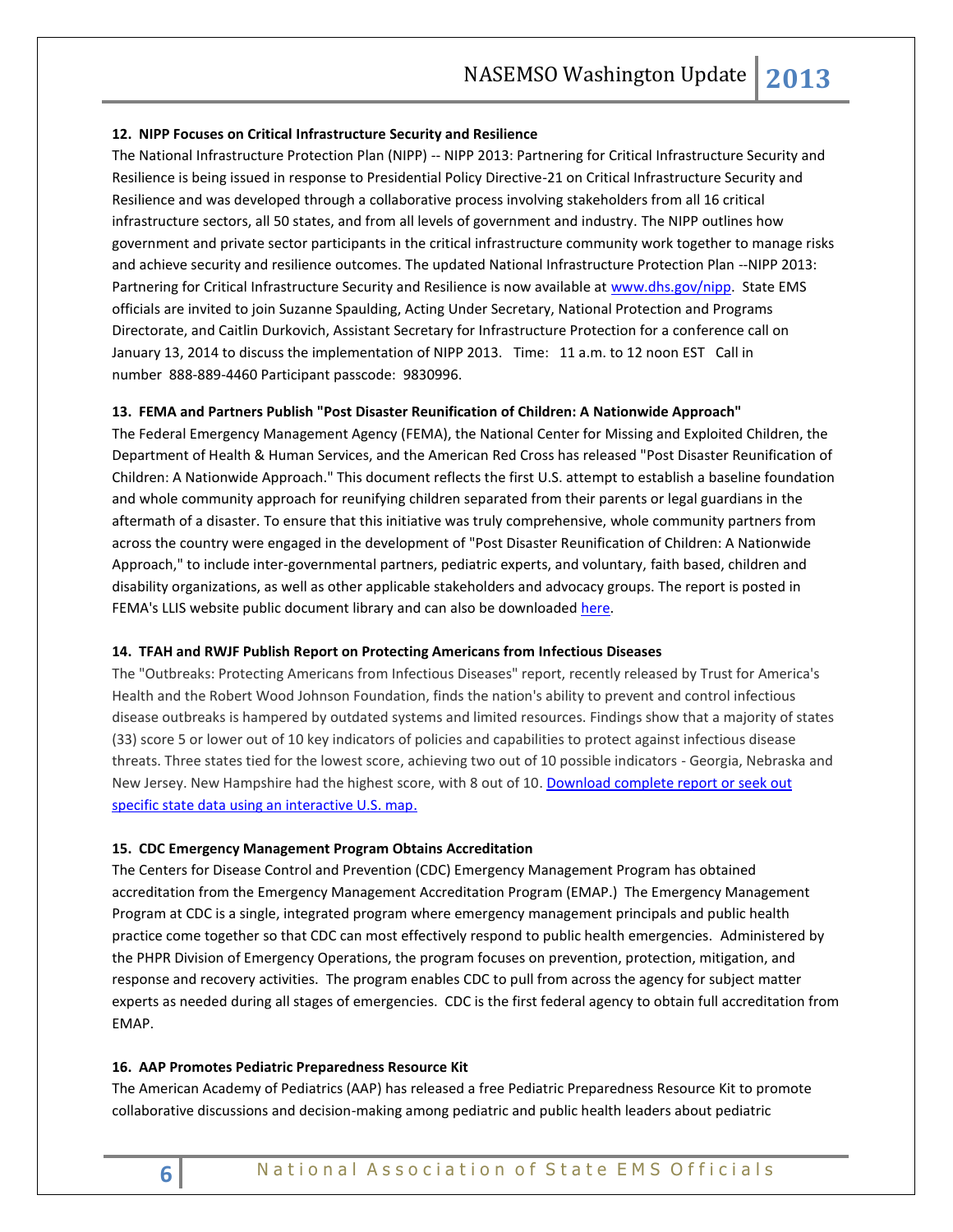preparedness planning. The kit aims to increase state- and community-level preparedness efforts regarding how to best address children's needs. [For more information….](http://www.nasemso.org/Projects/DomesticPreparedness/documents/PedPreparednessKit.pdf)

#### **17. Preparedness, Response, and Recovery Considerations for Children and Families Now Available**

On June 11-12, 2013, the IOM Forum on Medical and Public Health Preparedness for Catastrophic Events held a workshop to discuss disaster preparedness, response, and recovery relative to the needs of children and families, including children with special health care needs. The workshop reviewed existing tools and frameworks that can be modified to include children's needs; identified non-traditional child-serving partners and organizations that can be leveraged in planning to improve outcomes for children; highlighted best practices in resilience and recovery strategies for children; and raised awareness of the need to integrate children's considerations throughout emergency plans. This document summarizes the workshop. [For more information…](http://iom.edu/Reports/2013/Preparedness-Response-and-Recovery-Considerations-for-Children-and-Families.aspx)

In related news, FEMA, the National Center for Missing and Exploited Children, the Department of Health & Human Services, and the American Red Cross has released "Post Disaster Reunification of Children: A Nationwide Approach." This document reflects the first U.S. attempt to establish a baseline foundation and whole community approach for reunifying children separated from their parents or legal guardians in the aftermath of a disaster. To ensure that this initiative was truly comprehensive, whole community partners from across the country were engaged in the development of "Post Disaster Reunification of Children: A Nationwide Approach," to include intergovernmental partners, pediatric experts, and voluntary, faith based, children and disability organizations, as well as other applicable stakeholders and advocacy groups. The report is posted in FEMA's [LLIS website public](https://www.llis.dhs.gov/content/post-disaster-reunification-children-nationwide-approach)  [document library](https://www.llis.dhs.gov/content/post-disaster-reunification-children-nationwide-approach) and can also be downloade[d here.](http://www.nasemso.org/documents/Post-Disaster-Reunification-of-Children-A-Nationwide-Approach-26Nov2013.pdf)

#### **18. GAO Studies Spending Estimates Related to Medical Countermeasures**

According to the Government Accountability Office (GAO), the Department of Health and Human Services (HHS) has established timelines and milestones for the 72 Public Health Emergency Medical Countermeasures Enterprise (PHEMCE) priorities--33 activities, 25 threat-based approaches, and 14 capabilities--that HHS selected as key to fulfilling PHEMCE strategic goals. However, HHS has not made spending estimates for its medical countermeasure development or procurement priorities (priority countermeasures) publicly available. HHS officials said they are hesitant to provide estimates because they do not want to create the expectation that estimates would reflect final contract amounts. A new report from the GAO examines the extent to which HHS developed timelines, milestones, and spending estimates for PHEMCE priorities. GAO reviewed relevant laws; analyzed HHS's 2012 PHEMCE Strategy and Implementation Plan, HHS's tools for tracking the implementation of PHEMCE activities, and data on countermeasure spending from fiscal years 2010 through 2013; and interviewed HHS officials. For more [information…](http://www.gao.gov/products/GAO-14-90)

#### **19. NHSPI to Evaluate Health Security Preparedness**

The Association of State and Territorial Health Officials (ASTHO), in partnership with the Centers for Disease Control and Prevention (CDC) and 20 other development partners including NACCHO, announce the release of the new National Health Security Preparedness Index (NHSPI). The NHSPI examines the health security preparedness of the nation by looking collectively at data collected from states, and helps guide efforts to achieve a higher level of health security preparedness. It also lists individual state scores and highlights where gaps exist so that states can drive improvements and increase accountability in their preparedness efforts. While the Index scores are measured at a state level, local health departments can use the data to drive local change and discuss with state and federal partners how their preparedness efforts have influenced the Index. For more information...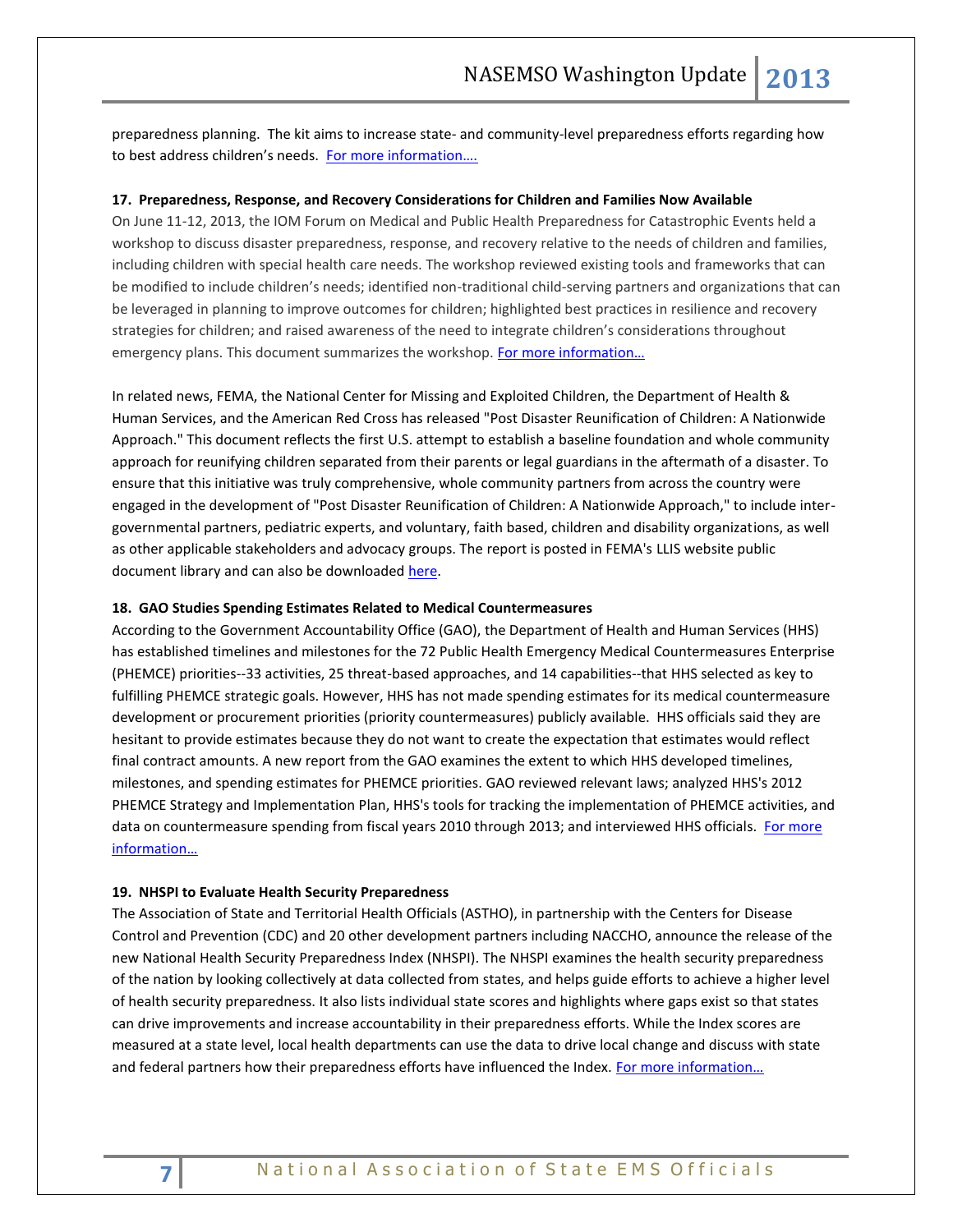#### **20. FCC Appoints New PSHSB Chief**

Federal Communications Commission (FCC) Chairman Tom Wheeler has named Rear Admiral David Simpson as Chief of the FCC's Public Safety and Homeland Security Bureau (PSHSB) overseeing public safety, homeland security, emergency management, cybersecurity, and disaster preparedness activities at the FCC. Admiral Simpson brings more than twenty years of Information and Communications Technology experience supporting the Department of Defense, working closely with other agencies to provide secure communication services and improve cyberdefense readiness. For more information...

#### **21. GAO Finds Low Employee Morale at DHS**

In September 2012, the Government Accountability Office (GAO) reported that Department of Homeland Security (DHS) employees identified having lower average morale than the average for the rest of the federal government, but morale varied across components. Specifically, GAO found that, according to the Office of Personnel Management's 2011 Federal Employee Viewpoint Survey (FEVS), DHS employees had 4.5 percentage points lower job satisfaction and 7.0 percentage point lower engagement--the extent to which employees are immersed in their work and spending extra effort on job performance. Several components with lower morale, such as the Transportation Security Administration, made up a substantial share of FEVS respondents at DHS and accounted for a significant portion of the overall difference between the department and other agencies. In December 2013, GAO found that DHS has actions underway to address GAO's recommendations but DHS has not fully implemented them. GAO notes that DHS employee job satisfaction declined in fiscal years 2012 and 2013 FEVS results. For more [information…](http://www.gao.gov/products/GAO-14-228T)

#### **22. FEMA Releases NIMS Intelligence/Investigations Function Guidance and Field Operations Guide**

The NIMS Intelligence/Investigations Function Guidance and Field Operations Guide provides guidance on utilizing and integrating the Intelligence/Investigations Function while adhering to the concepts and principles of the NIMS doctrine. The document includes information and tools intended for the Incident Command System practitioner that will assist in the decision-making process regarding the placement and implementation of the Intelligence/Investigations Function within the command structure. This document can be used by jurisdictions and agencies for planned events, incidents, and the development of emergency planning efforts. This guidance does not replace emergency operations plans, laws, regulations, or ordinances. The NIMS Intelligence/Investigations Function Guidance and Field Operations Guide can be found [here.](http://www.fema.gov/related-guides-annexes-and-documents)

#### **23. FDA Extends DuoDote Expiration Dates**

FDA is aware of a disruption in supply to health care providers and emergency response personnel of Atropen (atropine), DuoDote (atropine/pralidoxime chloride), morphine sulfate, pralidoxime chloride, and diazepam autoinjectors manufactured by Meridian Medical Technologies, a Pfizer Inc. company. FDA and Meridian are working together to resolve the disruption as quickly as possible, but it is unclear how long this disruption may persist. FDA concluded that it was scientifically supported that certain lots of DuoDote can be used for an additional year beyond the manufacturer's original labeled expiration date. FDA is continuing to assess whether these identified lots of DuoDote can receive further expiration date extensions if needed, and whether additional lots of DuoDote that were not listed in FDA's September 5, 2013, memo can have their expiration date extended. FDA is currently reviewing data for the potential use of Atropen (atropine), DuoDote (atropine/pralidoxime chloride), morphine sulfate, pralidoxime chloride, and diazepam auto-injectors beyond their labeled expiration dates in order to mitigate any potential shortages of these medically necessary drugs. For more information...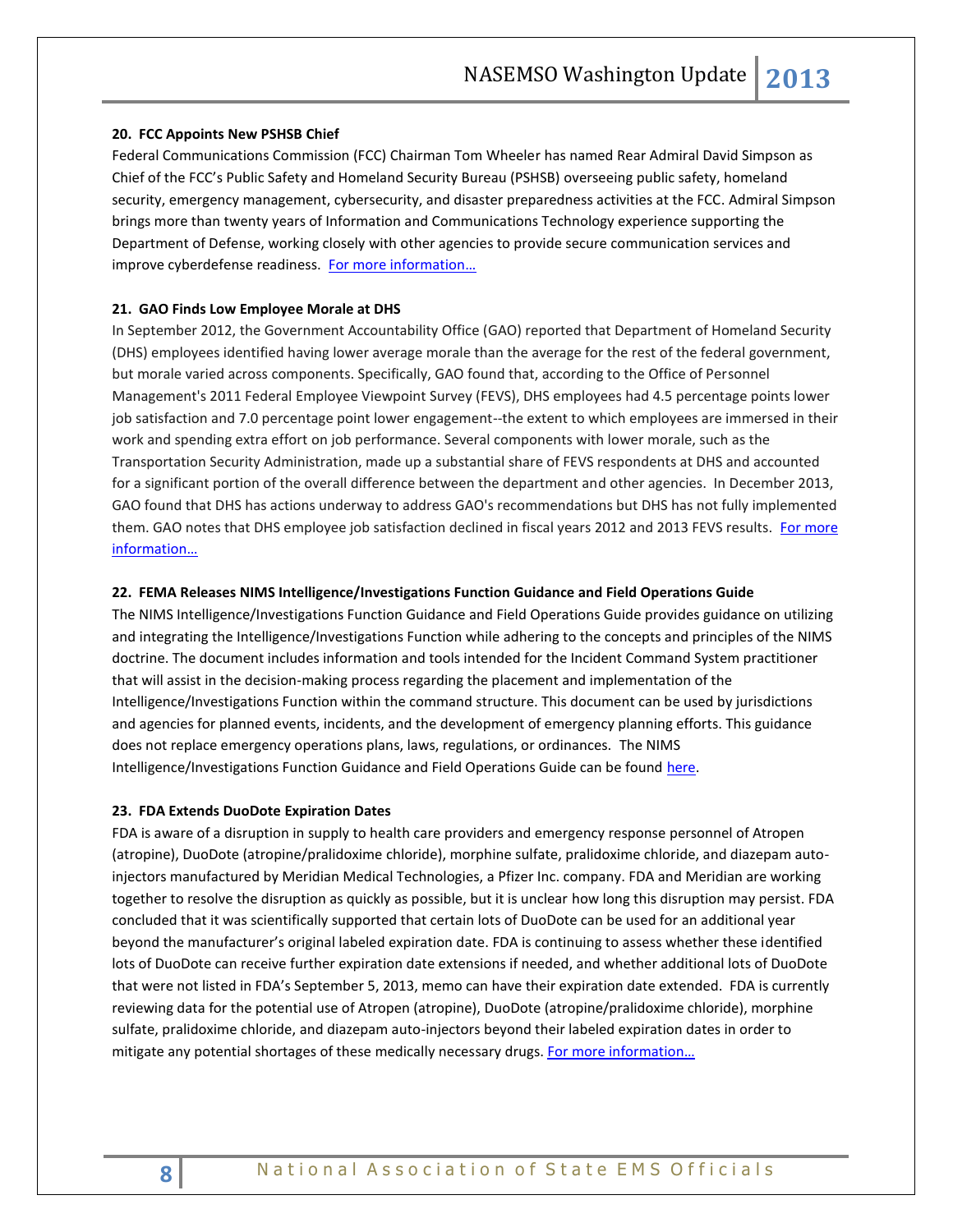#### **24. HHS and DHS Encourage Anthrax Preparedness for First Responders**

Among the many recognized preparedness challenges is assuring that first responders are able to quickly support the substantial and immediate efforts to protect and provide medical care to the public. In an effort to provide information relevant to first responders regarding anthrax preparedness, the Departments of Health and Human Services (HHS) and Homeland Security (DHS) have prepared a series of informational bulletins for consideration by persons authorized to prescribe medications in their state(s) of practice to provide prescriptions to first responders for a 10-day antibacterial drug supply (i.e. doxycycline) to be kept at home to ensure personal access during an anthrax emergency. Workers would obtain the remaining 50-day supply of antibacterials from state or local public health authorities via distribution plans from the Strategic National Stockpile. NASEMSO has added the following documents to the web site:

- [Doxycycline Information Sheet for Health Care Professionals](http://www.nasemso.org/Projects/DomesticPreparedness/documents/Doxy-info-sheet-for-first-responders.pdf)
- [Doxycycline Information Sheet for First Responders: Option to Purchase Antibiotics](http://www.nasemso.org/Projects/DomesticPreparedness/documents/Doxy-info-sheet-for-HCPs.pdf) for Anthrax **[Preparedness](http://www.nasemso.org/Projects/DomesticPreparedness/documents/Doxy-info-sheet-for-HCPs.pdf)**
- **[HHS-DHS Letter to Occupational Health Directors for First Responder](http://www.nasemso.org/Projects/DomesticPreparedness/documents/HHS-DHS-Letter-to-Occupational-Health-Directors-for-First-Responder-Doxycycline.pdf) Doxycyline**

#### **25. IPRED III Highlights Healthcare System Preparedness and Response**

The Israeli Ministry of Health and the Home Front Command will be hosting the 3rd International Conference on Healthcare System Preparedness and Response to Emergencies and Disasters, January 12-15, 2014 in Tel-Aviv, Israel. The meeting will provide an opportunity for professionals from around the world to share the latest findings and new experiences regarding health system readiness for disasters and emergencies of all types. Visit the IPRED [III website…](https://event.pwizard.com/IPRED3/index.py?)

#### **26. IOM Workshop: Assessing Health Professional Education Resources Now Available**

The Institute of Medicine (IOM) recently conducted a 2-day workshop to evaluate assessment methods and tools that have an impact, are affordable, and easily integrated into health professions education to improve population health outcomes. Videos of the webcasts including powerpoint presentations are now available on the IOM web [site.](http://www.iom.edu/Activities/Global/InnovationHealthProfEducation/2013-OCT-09/Resources.aspx) In related news, the Global Forum on Innovation in Health Professional Education workshop summary, *[Interprofessional Education for Collaboration: Learning How to Improve Health from Interprofessional Models](http://click.newsletters.nas.edu/?qs=5aca4e7e06fbf114539ed08bb80e056b0137932e269972894bc7a8b636868b1045de414997ebea84)  [across the Continuum of Education to Practice,](http://click.newsletters.nas.edu/?qs=5aca4e7e06fbf114539ed08bb80e056b0137932e269972894bc7a8b636868b1045de414997ebea84)* was one of the top ten most popular reports of 2013, ranked by the National Academies Press. The workshop summary was number 5 on the list.

#### **27. CDC Issues Guidance on HBV Postexposure Management in Healthcare Personnel**

A new report from the Centers of Disease Control and Prevention (CDC) provides CDC guidance for persons working, training, or volunteering in health-care settings who have documented HepB vaccination received years before hire or matriculation (e.g., when HepB vaccination was received as part of routine infant [recommended since 1991] or catch-up adolescent [recommended since 1995] vaccination). Healthcare personnel (HCP) are defined as all paid and unpaid persons providing health care, or working or training in health-care settings, who have reasonably anticipated risks for exposure to infectious materials, including blood or body fluids, contaminated medical supplies and equipment, or contaminated environmental surfaces. HCP might include emergency medical services personnel, trainees, and contractual staff not directly involved in patient care but with potential exposure to infectious agents that can be transmitted between patients and HCP (e.g., housekeeping, laundry, security, maintenance, and volunteers). CDC Guidance for Evaluating Health-Care Personnel for Hepatitis B Virus Protection and for Administering Postexposure Management examines approaches for assessing HBV protection for vaccinated HCP and offers additional guidance for postexposure evaluation and testing of HCP in consideration of multiple factors. For more information...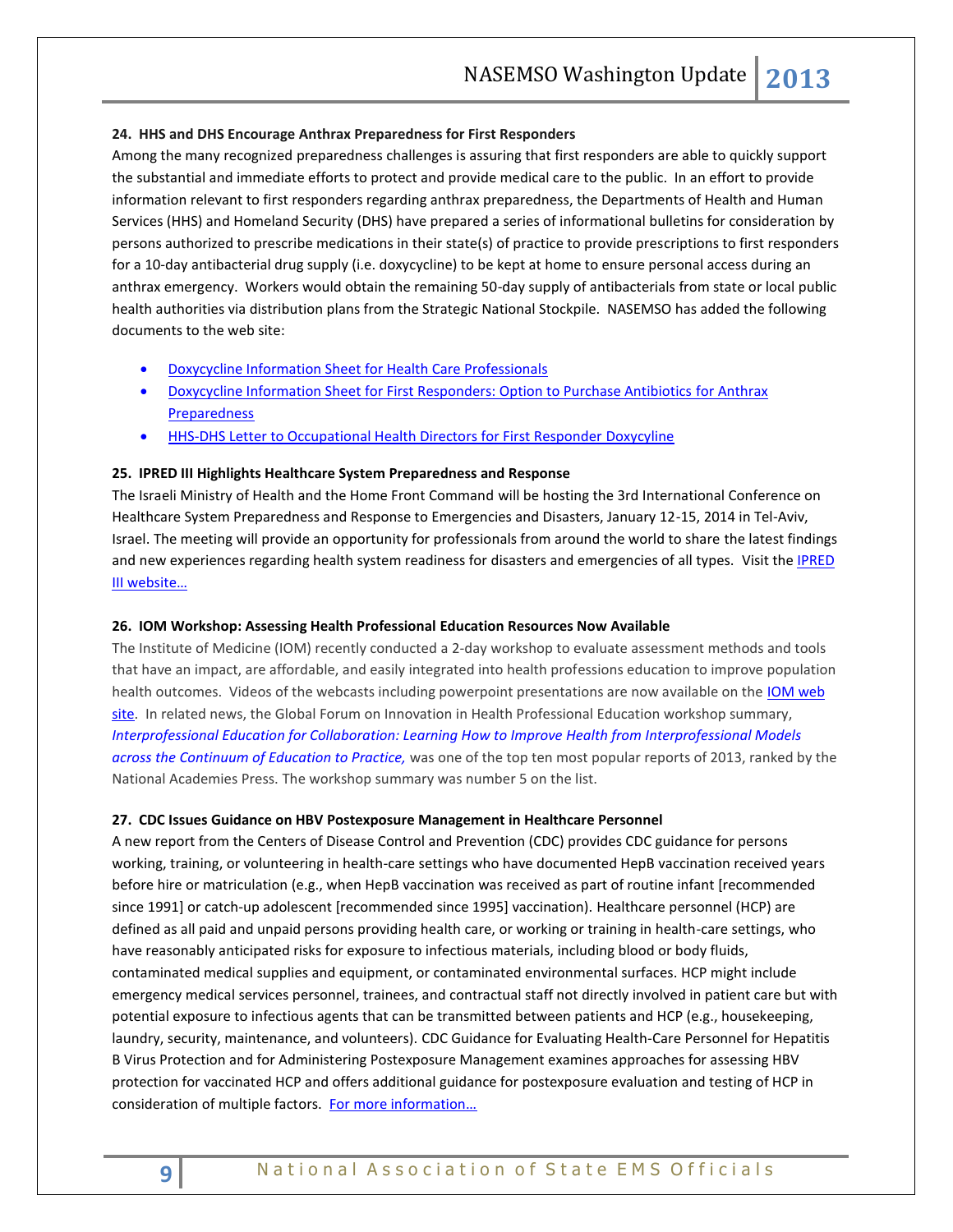#### **28. NIOSH Seeks Comment on Occupational Exposure to Heat and Hot Environments**

The National Institute for Occupational Safety and Health (NIOSH) of the Centers for Disease Control and Prevention announces the availability of a draft Criteria Document entitled Criteria for a Recommended Standard: Occupational Exposure to Heat and Hot Environments for public comment. To view the notice and related materials, visit [http://www.regulations.gov](http://www.regulations.gov/) and enter CDC-2013-0025 in the search field and click "Search." Comments may be provided to the NIOSH docket, as well as given orally at the meeting. Comments must be received by February 25, 2014.

#### **29. Protect Volunteer Firefighters and Emergency Responders Act to Exempt Volunteer Responders from ADA**

Congressman Lou Barletta (PA) has introduced the **Protecting Volunteer Firefighters and Emergency Responders Act** to specifically exempt volunteer firefighters and volunteers providing emergency medical services from the Employer Mandate Provision of the Affordable Care Act (ADA.) Barletta has been concerned that since the Internal Revenue Service (IRS) currently views volunteer firefighters as employees, fire companies and municipalities would be forced to provide health insurance or pay a fine, saddling them with unbearable financial burdens and threatening public safety. Barletta sent the IRS a letter in November requesting a clarification, but the correspondence has gone unanswered to date. The legislation is supported by the National Volunteer Fire Council and the International Association of Fire Chiefs. For more information...

#### **30. CMS Proposes Final Rules for 2014 Ambulance Fee Schedule; Comment Period Available**

The Centers for Medicare and Medicaid Services (CMS) recently posted *Revisions to Payment Policies Under the Physician Fee Schedule, Clinical Laboratory Fee Schedule and Other Revisions to Part B for CY 2014 (CMS-1600-FC)*. The document discusses the Ambulance Fee Schedule including 2013 Bonus Payments (current bonus payments were scheduled to expire December 31, 2013), reductions for dialysis transport, and rural air bonuses. The deadline for comments is January 27, 2014. The complete document can be viewed [here.](https://www.federalregister.gov/articles/2013/12/10/2013-28696/medicare-program-revisions-to-payment-policies-under-the-physician-fee-schedule-clinical-laboratory#h-344)

In related news, on December 26, 2013, President Obama signed into law the *Pathway for SGR Reform Act of 2013*. This new law prevents a scheduled payment reduction for physicians and other practitioners who treat Medicare patients from taking effect on January 1, 2014. The new law provides for a 0.5 percent update for such services through March 31, 2014. However, *Section 1104 - Extension of Ambulance Add-On Payments* - extends the following two *Job Creation Act* ambulance payment provisions: (1) the 3 percent increase in the ambulance fee schedule amounts for covered ground ambulance transports that originate in rural areas and the 2 percent increase for covered ground ambulance transports that originate in urban areas is extended through March 31, 2014; and (2) the provision relating to payment for ground ambulance services that increases the base rate for transports originating in an area that is within the lowest  $25<sup>th</sup>$  percentile of all rural areas arrayed by population density (known as the "super rural" bonus) is extended through March 31, 2014. The provision relating to air ambulance services that continued to treat as rural any area that was designated as rural on December 31, 2006, for purposes of payment under the ambulance fee schedule, expired on June 30, 2013.

#### **31. Solicitation of New Safe Harbors and Special Fraud Alerts**

Section 205 of the Health Insurance Portability and Accountability Act of 1996 (HIPAA), Public Law 104-191 § 205, the Act, § 1128D, 42 U.S.C. 1320, requires the Department of Health and Human Services to develop and publish an annual notice in the Federal Register formally soliciting proposals for modifying existing safe harbors to the antikickback statute and for developing new safe harbors and Special Fraud Alerts. This Notice of Intent has been published and the deadline for comments is February 25, 2014. For more information...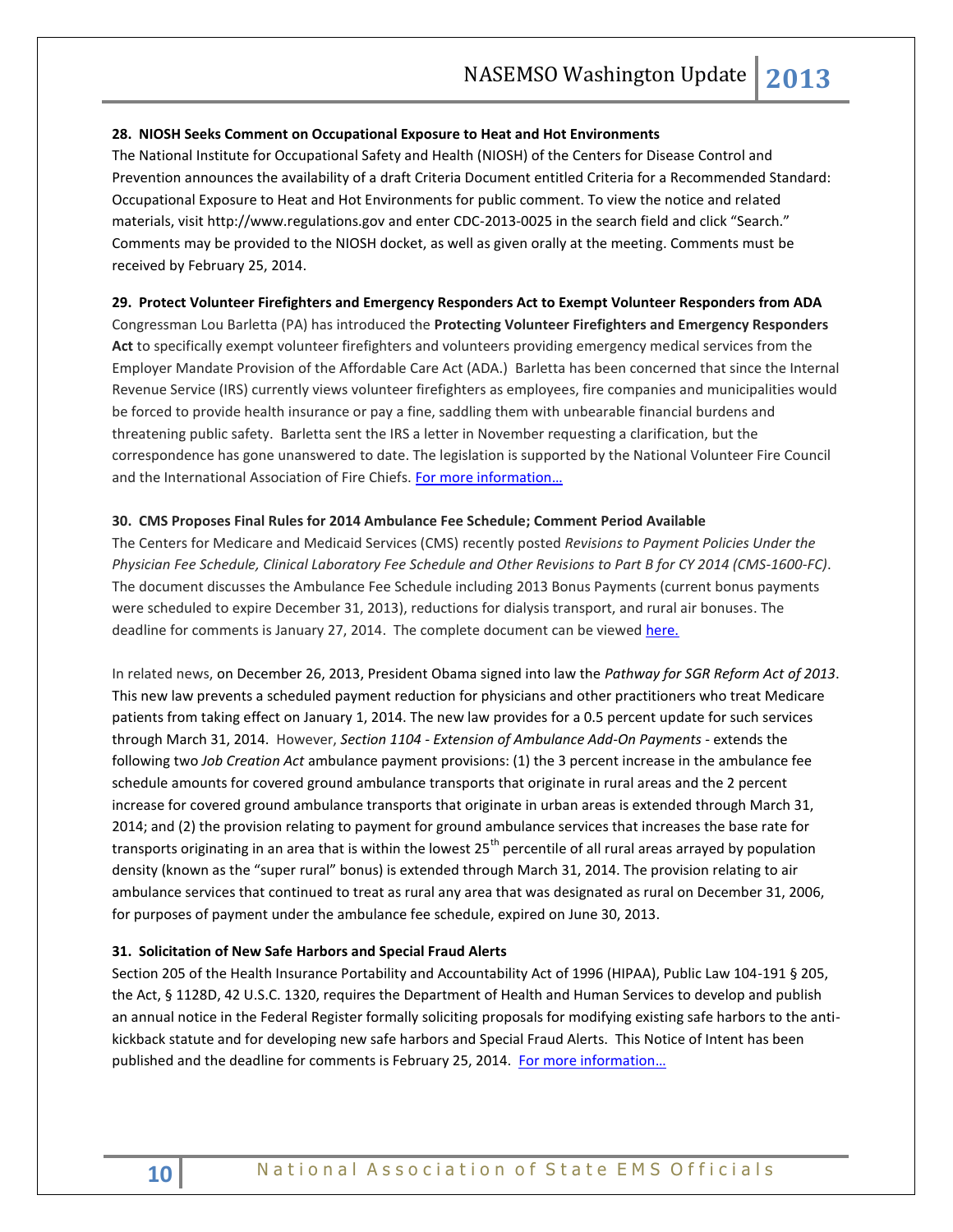#### **32. New Federal Law Addresses Regulation of Compounded Drugs**

The "Drug Quality and Security Act" (P.L. 113-54) establishes a category of "outsourcing facilities" under which pharmacies conducting large-scale compounding of sterile drugs could opt to be categorized for oversight by the Food and Drug Administration (FDA). Under the bill, the FDA would conduct risk-based inspections of such facilities. The bill also would require detailed labeling of the compounded drugs and collection of fees to pay for the oversight. Traditional compounding pharmacies would continue to be regulated by states, and the decision to opt into the new category and its associated FDA regulation would be voluntary for companies. The law also would move from a patchwork of state regulations to a national electronic system for unit-level tracking of prescription drugs through the distribution chain. Those in the supply chain, including manufacturers, wholesale distributors, pharmacies and repackagers, would be required to maintain detailed records of the transactions. For more [information…](http://beta.congress.gov/bill/113th-congress/house-bill/3204/text)

#### **33. School Access to Epinephrine Bill Becomes Law**

On November 13, the President signed into law the ["School Access to Emergency Epinephrine Act"](http://www.mmsend47.com/link.cfm?r=235034241&sid=28126764&m=3127808&u=NACCHO&j=15745859&s=https://www.govtrack.us/congress/bills/113/hr2094) (P.L. 103-48). The law increases the preference in awarding Children's Asthma Treatment Grants to states that require their public schools to let trained staff administer epinephrine to students who are having anaphylactic reactions and whose schools keep such drugs in stock. States would have to certify that their laws provide civil liability protection to school personnel that administer epinephrine. The law also requires elementary and secondary schools in such a state to: (1) permit trained personnel to administer epinephrine to a student reasonably believed to be having such a reaction, (2) maintain a supply of epinephrine in a secure location that is easily accessible to trained personnel for such treatment, and (3) have in place a plan for having on the school premises during operating hours one or more designated personnel trained in administration of epinephrine. For more information...

#### **34. FDA Proposes Rule to Require Notification Regarding Discontinuance or Manufacturing Interruption**

The Food and Drug Administration has released [a proposed rule](https://s3.amazonaws.com/public-inspection.federalregister.gov/2013-25956.pdf) requiring all makers of certain medically important prescription drugs to notify FDA of permanent discontinuances or temporary interruptions in manufacturing that are likely to disrupt their supply, as required by the Food and Drug Administration Safety and Innovation Act of 2012. The rule also would extend the early notification requirement to medically important biologic products. In addition, FDA sent Congress a [strategic plan](http://www.fda.gov/downloads/Drugs/DrugSafety/DrugShortages/UCM372566.pdf) for strengthening the agency's ability to respond to imminent or existing drug shortages and for developing longer-term approaches to address the underlying causes of production disruption, also required by the FDASIA. The agency will accept comments on the provisions of the proposed rule until January 3, 2014. [For more info](https://www.federalregister.gov/articles/2013/11/04/2013-25956/permanent-discontinuance-or-interruption-in-manufacturing-of-certain-drug-or-biological-products)rmation...

#### **35. AASHTO Studies Performance Among State DOTs**

The American Association of State Highway and Transportation Officials (AASHTO) as recently released "Measuring Performance among State DOTs: Sharing Good Practices -- Serious Crash Injury." The document is intended to chart a path forward on collecting serious injury crash data for state DOT performance measurement and management. This report provides a starting point for NCHRP 17-57: Development of a Comprehensive Approach for Serious Traffic Crash Injury Measurement and Reporting Systems, which seeks to develop a roadmap to assist states in developing and implementing an interim system to measure and report injury severity. The research team surveyed current state practices, reviewed existing approaches and pilot programs, described possible implementation options, and sought feedback directly from safety and health practitioners to assess feasibility of the options. [For more information…](http://onlinepubs.trb.org/onlinepubs/nchrp/docs/NCHRP20-24(37)K_FR.pdf)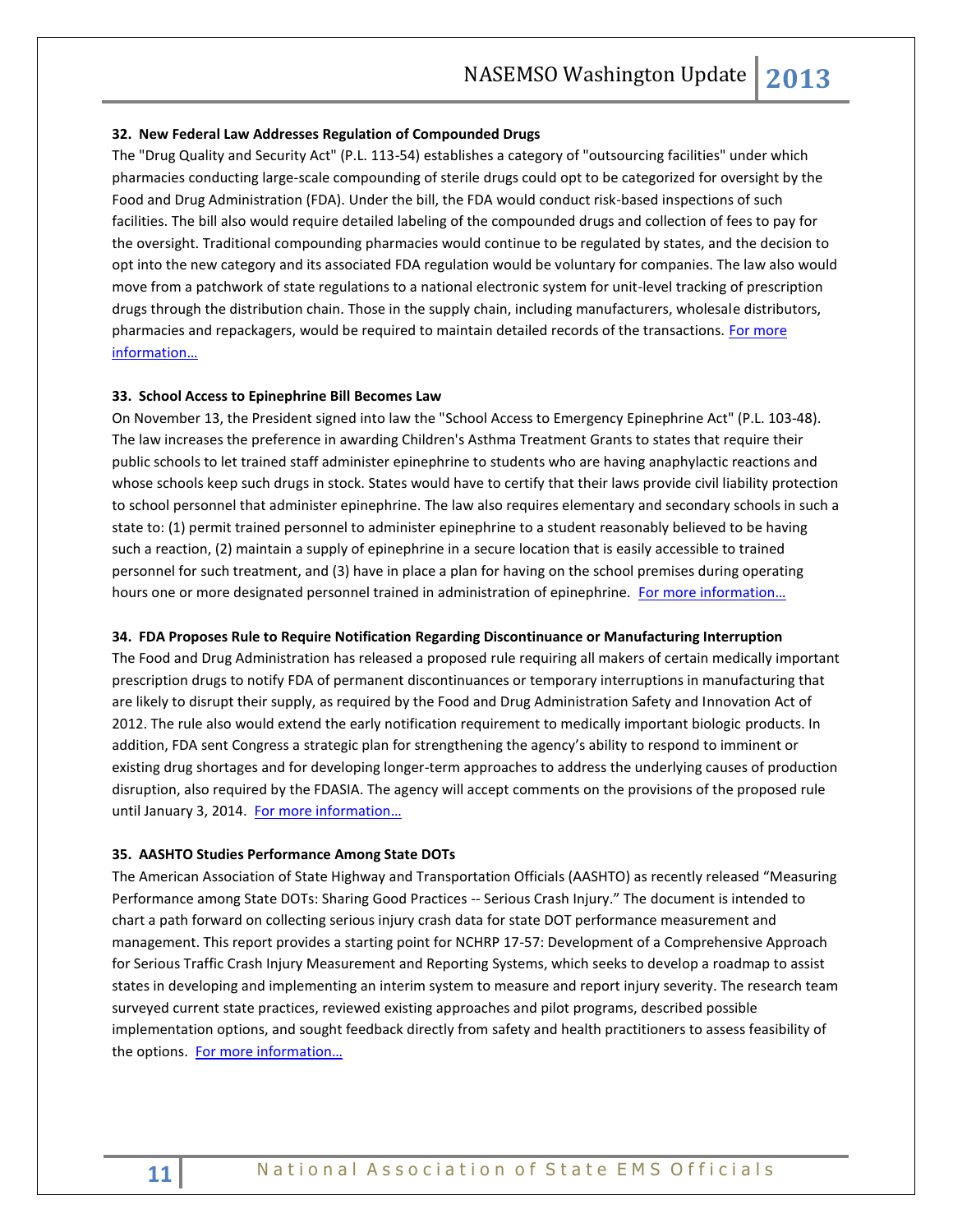#### **36. NIH and NFL Tackle Concussion Research**

The National Institutes of Health has selected eight projects to receive support to answer some of the most fundamental problems on traumatic brain injury, including understanding long-term effects of repeated head injuries and improving diagnosis of concussions. The Sports and Health Research Program, a partnership among the NIH, the National Football League, and the Foundation for the National Institutes of Health (FNIH) is providing funding. The project includes four teams that will correlate brain scans with changes in brain tissue, using a variety of techniques. This may open the possibility of using these advanced brain imaging techniques to diagnose chronic effects of TBI in living individuals. The investigators in the two projects will also help NIH develop a registry dedicated to enrolling individuals with a history of TBI who are interested in donating brain and spinal cord tissue for study after their death. For more information...

#### **37. Carr Named to Lead ECCC**

Brendan G. Carr, MD, MA, MS assistant professor of Emergency Medicine and Epidemiology at the Perelman School of Medicine at the University of Pennsylvania, has been named as the director of the Emergency Care Coordination Center (ECCC) at the US Department of Health and Human Services (HHS). ECCC was created in 2006 by the Pandemic & All-Hazards Preparedness Act (PAHPA) to ensure that the country is prepared for public health emergencies, including those cause by bioterrorism, and to respond to them when local and state resources are overwhelmed by promoting research, regional partnerships, and effective emergency medical systems. The ECCC exists within the Office of the Assistant Secretary of Preparedness & Response (ASPR) within the U.S. Department of Health & Human Services (HHS). Its mission is to lead federal efforts to create an emergency care system that is patient- and community-centered, integrated into the broader healthcare system, high quality, and prepared to respond in times of public health emergencies. For more information...

#### **38. NHTSA Deputy Administrator Highlights Relationship with EMS**

David Friedman, Deputy Administrator of the National Highway Traffic Safety Administration, highlights NHTSA's ongoing relationship with EMS in his recent blog post on the Department of Transportation web site, *[Fast Lane](http://www.dot.gov/fastlane/nhtsa-and-ems-lifesaving-collaboration)*, announcing that the Federal Interagency Committee on EMS (FICEMS) is currently working on its first-ever Strategic Plan.

#### **39. Baxter Recalls Lots of 5% Dextrose and 0.9% NSS**

Baxter International Inc. initiated a voluntary recall to the hospital/user level of one lot of 5% Dextrose Injection, USP and four lots of 0.9% Sodium Chloride Injection, USP due to particulate matter found in the solutions. The affected lots were distributed to customers between May 2012 and October 2013. For more information...

#### **40. Blood Glucose Strips Recalled by Abbott**

Abbott is initiating a voluntary recall of 20 lots of FreeStyle and FreeStyle Lite Blood Glucose Test Strips in the United States. These lots of test strips may produce erroneously low blood glucose results when used with both "FreeStyle Blood Glucose Meter" and "FreeStyle Flash Blood Glucose Meter" [neither of which have been in production since 2010], as well as the OmniPod Insulin Management System. When the test strips are used with the newer FreeStyle brand meters including FreeStyle Freedom Blood Glucose Meter, FreeStyle Lite Blood Glucose Meter and FreeStyle Freedom Lite Blood Glucose Meter, the blood glucose test results are not affected. Testing with the FreeStyle InsuLinx Blood Glucose Meter is not affected by this action, as FreeStyle InsuLinx Blood Glucose Meter uses FreeStyle InsuLinx test strips. For more information...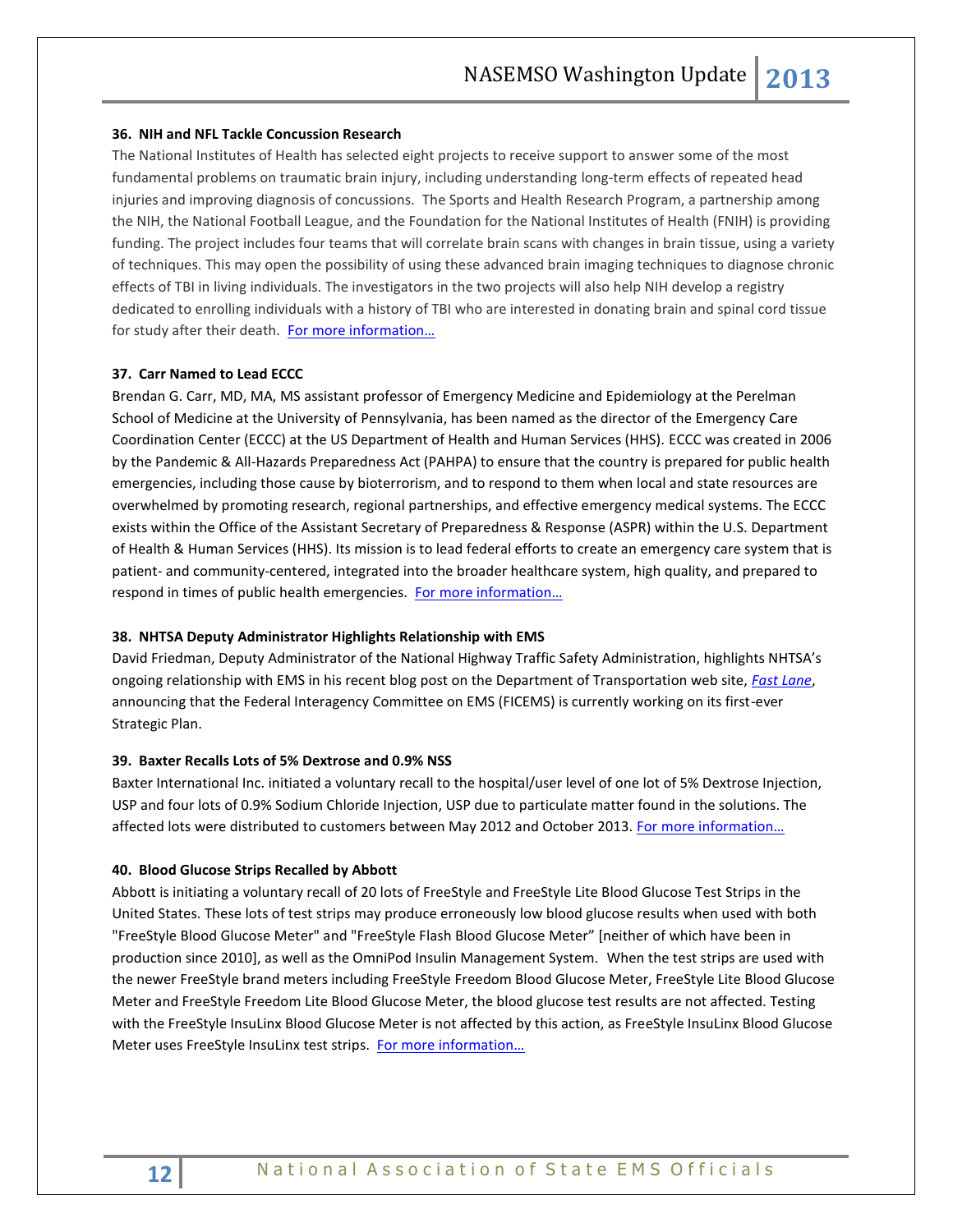#### **41. FDA Allows Marketing of First Device to Relieve Migraine Headache Pain**

The FDA has approved the first device to relieve migraine pain in patients aged 18 and older. The Cerena Transcranial Magnetic Stimulator is indicated for migraine with aura and is used after the onset of pain. Patients hold the device to the back of their heads and press a button, which releases a pulse of magnetic energy that stimulates the occipital cortex. In a randomized study, 38% of patients with moderate-to-strong migraine headaches preceded by aura were pain-free 2 hours after using the device, compared with 17% of controls. Single reports of aphasia, sinusitis, and vertigo were among the adverse reactions. The device may cause dizziness. Additionally, says the FDA, it should not be used by those with a family or personal history of seizures; implanted medical devices (e.g., pacemaker); or metals in the head, neck, or upper body. For more information...

#### **42. FDA Announces Improvements To The Medical Device Recalls Database**

The Food and Drug Administration (FDA), Center for Devices and Radiological Health (CDRH) is pleased to announce improvements to several public databases that will increase access to safety information on marketed medical devices. The improvements include adding new fields to the [Medical Device Recalls database](http://www.accessdata.fda.gov/scripts/cdrh/cfdocs/cfRES/res.cfm) and providing links to the recall database from FDA's [510\(k\)Premarket Notification](http://www.accessdata.fda.gov/scripts/cdrh/cfdocs/cfPMN/pmn.cfm) an[d Premarket Approval \(PMA\)](http://www.accessdata.fda.gov/scripts/cdrh/cfdocs/cfPMA/pma.cfm) databases.

#### **43. SAMHSA Provides Resources to Prevent Opioid Related ODs and Deaths**

The Substance Abuse and Mental Health Services Administration (SAMHSA) announces the *Opioid Overdose Toolkit* to educate community members, first responders, opioid prescribers, patients, family members, and overdose survivors on ways to prevent and intervene in an opioid overdose situation. The toolkit explains how to use the drug naloxone to prevent overdose-related deaths and Equips communities and local governments with material to develop policies and practices to help prevent opioid-related overdoses and deaths. Addresses issues for first responders, treatment providers, and those recovering from opioid overdose. For more information...

#### **44. New OIG Advisory Opinion Warns of Proposed Arrangement for City Ambulance Services**

The Office of the Inspector General (OIG) at the US Department of Health and Human Services (HHS) recently posted an OIG Advisory Opinion involving a city (name redacted) that executed an RFP process for the provision of emergency ambulance services, setting forth a number of performance standards and specifications to which the bidder must agree or note an exception. While the opinion pertains only to the scenario described, it may be of interest to state EMS officials because it highlights potential pitfalls and prohibited remuneration under the antikickback statute that would result in proposed sanctions to the EMS agency. [For more information on OIG](https://oig.hhs.gov/fraud/docs/advisoryopinions/2013/AdvOpn13-18.pdf)  [Advisory Opinion No. 13-](https://oig.hhs.gov/fraud/docs/advisoryopinions/2013/AdvOpn13-18.pdf)18…… (Please note: a range of advisory opinions that involve state licensed EMS agencies are posted by the OIG at regular intervals. Washington Update attempts to report those that could potentially result in proposed federal sanctions, however, we don't always capture them. Interested persons are encouraged to monitor the OIG's fraud related website at https://oig.hhs.gov/compliance/advisory-opinions/

#### **45. NIOSH Offers New Ladder Safety App for Mobile Devices**

Falls are a persistent hazard found in all occupational settings. A fall can occur during the simple acts of walking or climbing a ladder to change a light fixture or as a result of a complex series of events affecting an ironworker 80 feet above the ground. According to the 2009 data from the Bureau of Labor Statistics, 605 workers were killed and an estimated 212,760 workers were seriously injured by falls to the same or lower level. CDC's National Institute for Occupational Safety and Health developed the ladder safety application using innovative research, existing information from safety regulations and consensus standards, and input from industry. The app features a multimodal indicator and a graphic-oriented guide for ladder selection, inspection, positioning, accessorizing, and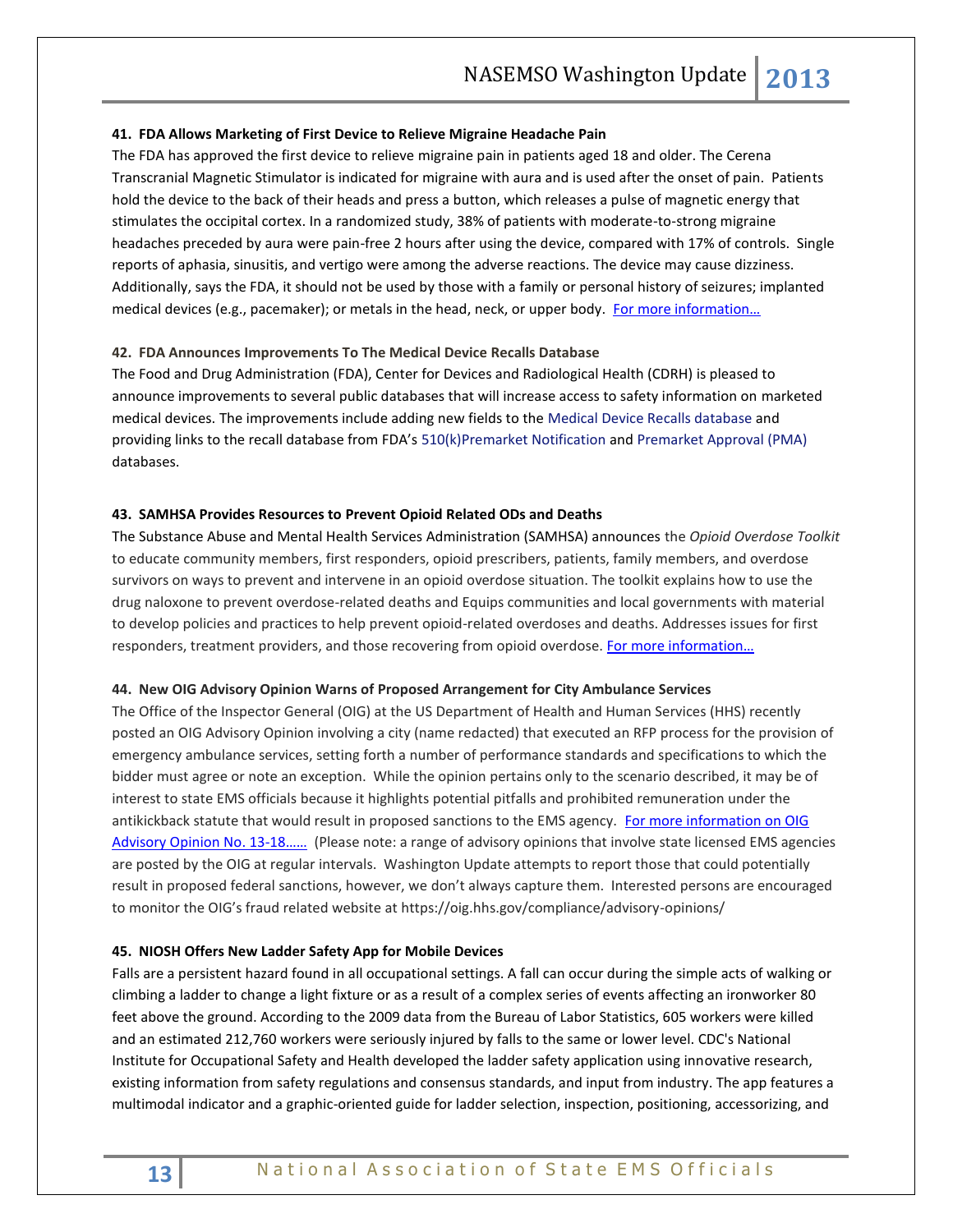safe use. It is available for Apple iPhone/iPad and Google Android devices, and is also available in Spanish. The ladder safety application and additional information are available at [http://www.cdc.gov/niosh/topics/falls.](http://www.cdc.gov/niosh/topics/falls)

#### **46. Entire December Issue of** *Health Affairs* **Dedicated to Emergency Care**

*Health Affairs* is the leading journal of health policy thought and research. The peer-reviewed journal was founded in 1981 under the aegis of Project HOPE, a nonprofit international health education organization. *Health Affairs* explores health policy issues of current concern in domestic and international spheres. Its mission is to serve as a high-level, nonpartisan forum to promote analysis and discussion on improving health and health care, and to address such issues as cost, quality, and access. The December 2013 issue is dedicated to issues surrounding EMS and emergency care. NASEMSO salutes colleagues Dr. Gregg Margolis and Dr. Brendan Carr for their leadership in bringing the issue to fruition and including EMS as a focal point. The entire issue or individual articles can be purchased at healthaffairs.org.

In related news, a *Health Affairs* briefing (podcast) on "The Future of Emergency Medicine" is available free at iTunes U. [For more information…](https://itunes.apple.com/us/podcast/future-emergency-medicine/id388437638?i=203486730&mt=2)

#### **47. Journals Focus Issues on Prehospital and Emergency Care**

Two journals have focused on issues related to prehospital and/or emergency care in the month of December. In the Rhode Island Medical Journal, State EMS Medical Director Dr. Ken Williams features results obtained through a survey of the Medical Directors Council.

Physician Medical Direction of Emergency Medical Services provides an overview of issues in the development of EMS system oversight in the United States in general and in Rhode Island.

Emergency Medical Technician Education and Training provides a perspective on this effort in the United States and reviews current activity in Rhode Island.

#### The Rhode Island Life Saving Score (RILSS) –

#### A Proposed Life-Saving Definition for EMS and Emergency Medicine

a proposed definition of "life saved" is described. For this article, Dr. Williams surveyed the NASEMSO EMS Medical Directors Council, resulting in a tool to implement the definition, while measuring its validity and reliability through a review of 100 critical care transport EMS patient charts. [For more information…](http://www.rimed.org/rimedicaljournal/2013-12/2013-12.pdf)

### **48. NREMT Seeks Item Writers**

The National Registry of EMTs is seeking EMS professionals to participate in Item Writing Committees. Item writers are needed at the Emergency Medical Responder (EMR), Emergency Medical Technician (EMT), Advanced EMT (AEMT) and Paramedic (P) levels. Committee composition: physicians, State EMS officials, EMS educators and EMS providers. To be eligible, you must currently be certified/licensed (preferably NREMT certified) at the provider level (or higher) for which you desire to participate. We would also request that you are involved in EMS education and are familiar with the National EMS Education Standards and current American Heart Association Guidelines. Once selected, item writers will be asked to draft and submit 20-30 multiple-choice items (based on a list of tasks provided from the current NREMT Practice Analysis) prior to the meeting date. The committee will then meet at the NREMT offices for 3 days in Columbus, Ohio, to review all items prepared by the committee. All reasonable and customary travel expenses for participating in the item writing process are funded by the National Registry. Interested participants should send their resume/CV electronically t[o itemwriting@nremt.org.](mailto:itemwriting@nremt.org)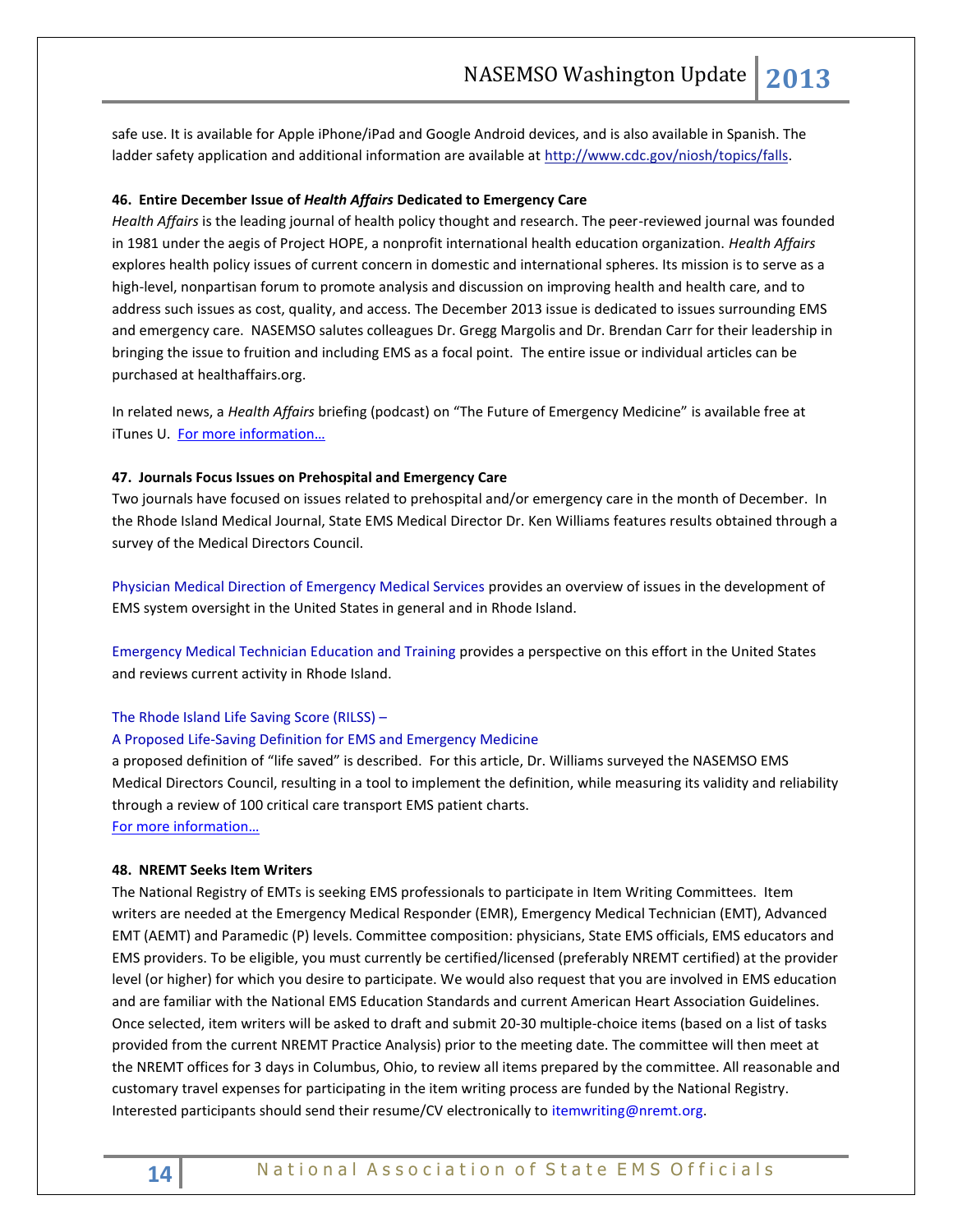#### **49. Study Finds Low Hand-Washing Rates Among EMS Personnel**

According to the Robert Wood Johnson University Hospital, only 13% of EMS providers wash hands before coming into contact with a patient, 52% wear gloves every time they come in contact with a patient, and 1/3 wash their hands after performing invasive procedures. For more information...

#### **50. Industry Working Group Focuses on Small-bore Connectors and Tubing Misconnections**

The Association for the Advancement of Medical Instrumentation (AAMI), the International Organization for Standardization (ISO) and an international, joint working group are making great advances toward eliminating the potential for tubing misconnections and increasing patient safety—the focus of the Small-bore initiative. According to AAMI, "A typical patient could be connected, via tubes or catheters, to several delivery systems to receive medication, nutrients, and fluids. Tubing misconnections—also called Luer misconnections, small-bore misconnections, or wrong route errors— refer to what happens when a tube from the medical device for one delivery system is connected to a system that serves a completely different function—for example, a feeding administration set being connected to a tracheostomy tube. Such errors have resulted in patient injury and deaths, and they are widely recognized as underreported. Misconnections are attributed to the universal design of Luer connectors, which are one of the most commonly used types of small-bore connectors in healthcare. The connectors are parts used to connect the tubing of one medical device to another. However, the simple design and ease of use of the Luer connector allows the tube of the device for one delivery system to be connected to an unrelated system that has a different intended use." New advances intended to prevent such mishaps may reach the market as early as 4th Quarter 2014. FAQs from the working group are intended to be used as a tool for understanding all aspects of the Small-bore Connectors initiative. When new standards are approved, the existing Luer connector will be maintained only for the intravascular and hypodermic applications. All other delivery systems with small-bore connectors will be impacted to ensure non-interconnectability with the intravascular Luer connector, as well as incompatibility with the new connector designs of other delivery systems. As of August 2013, there were no federal mandates for manufacturers or healthcare organizations. Effective Jan. 11, 2016, a California law (HB 1867) will prohibit general acute care, acute psychiatric, and special hospitals from using an epidural, intravenous or enteral feeding connector that fits into a connection port other than the type for which it was intended. [For more information…](http://www.aami.org/hottopics/connectors/Stay_Connected_10152013.pdf)

#### **UPCOMING EVENTS**

#### **\*\*\*STATEWIDE EMS CONFERENCES\*\*\***

\*2014 ITLS Ohio Emergency Care Conference. Feb. 27-March 2, 2014. Crowne Plaza North. Columbus, OH. [For](http://www.itraumaohio.org/aws/OACEP/pt/sp/itlsconference)  [more information…](http://www.itraumaohio.org/aws/OACEP/pt/sp/itlsconference)

\*13<sup>th</sup> Annual Update in Acute and Emergency Care Pediatrics Conference. Knoxville, TN on March 28-29, 2014. For [more information…](http://www.etsu.edu/com/cme/PEM2014.aspx.)

#### **\*\*\*National Conferences and Special Meetings\*\*\***

#### **\*NAEMSE Instructor Course Level 1**

January 17-20, 2014 **Lebanon**, TN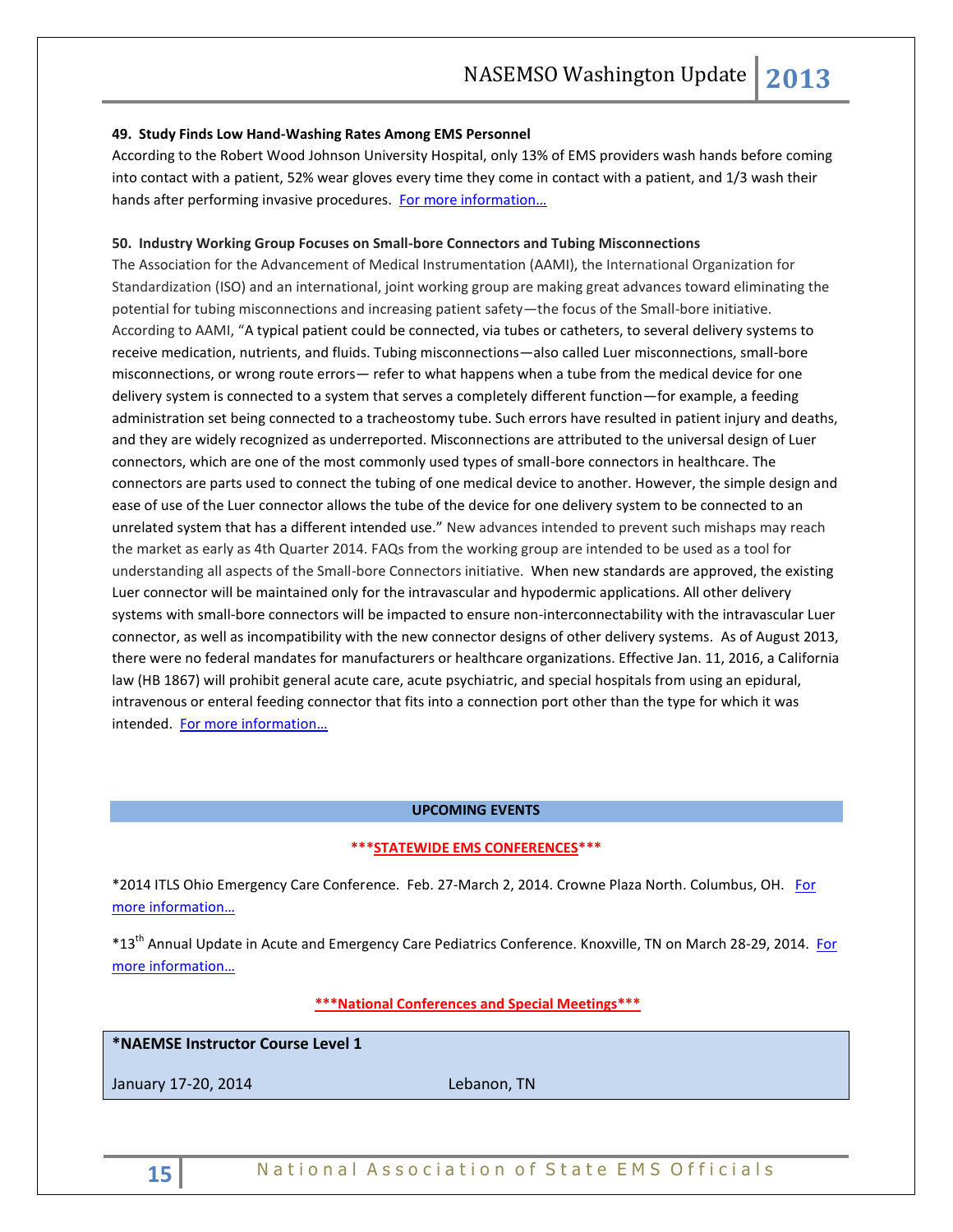NASEMSO Washington Update **2013**

| February 7-9, 2014                | Macon, GA       |
|-----------------------------------|-----------------|
| February 21-23, 2014              | Sacramento, CA  |
| March 14-16, 2014                 | Elizabeth, NJ   |
| April 4-6, 2014                   | Champaign, IL   |
| April 25-27, 2014                 | Greenville, SC  |
| *NAEMSE Instructor Course Level 2 |                 |
| January 31 - February 1, 2014     | Houston, TX     |
| March 7-8, 2014                   | Orland Park, IL |
| March 21-22, 2014                 | Loudon, VA      |
| May 2-4, 2014                     | Sacramento, CA  |
| May 16-17, 2014                   | Macon, GA       |

NAEMSP Annual Meeting. January 16-18, 2014. JW Marriott Starr Pass Resort. Tucson, AZ. For more [information…](http://www.naemsp.org/Pages/Annual-Meeting.aspx)

EMS Today. February 5-8, 2014. Washington Convention Center, Washington, DC. For more information...

AAEM Scientific Assembly. February 11-15, 2014. New York Hilton. New York, NY. For more information...

\*NASEMSO Mid-Year Meeting, March 3-5, 2014. Rosen Center, Orlando, FL. For more information...

ENA Leadership Conference. March 5-9, 2014. Phoenix, AZ. For more information...

MARK YOUR CALENDAR!! EMS on the Hill Day, March 26, 2014, Washington, DC. Registration and information is now available a[t www.naemt.org.](http://www.naemt.org/)

Fire-Rescue Med. April 29-May 3, 2014. Arlington, VA. For more information...

ACEP Leadership and Advocacy Conference. May 18-21, 2014. Washington, DC. For more information...

Pinnacle EMS Leadership and Management Conference. July 21-25, 2014. Scottsdale, AZ. [For more information…](http://pinnacle-ems.com/)

\*ITS America World Congress. September 7-11, 2014. Detroit Marriott at the Renaissance Center. Detroit, MI. [For](http://itsworldcongress.org/)  [more information…](http://itsworldcongress.org/)

NAEMSE Symposium. September 16-21, 2014. Peppermill Resort Hotel. Reno, NV. For more information...

Air Medical Transport Conference. September 22-24, 2014. Nashville, TN.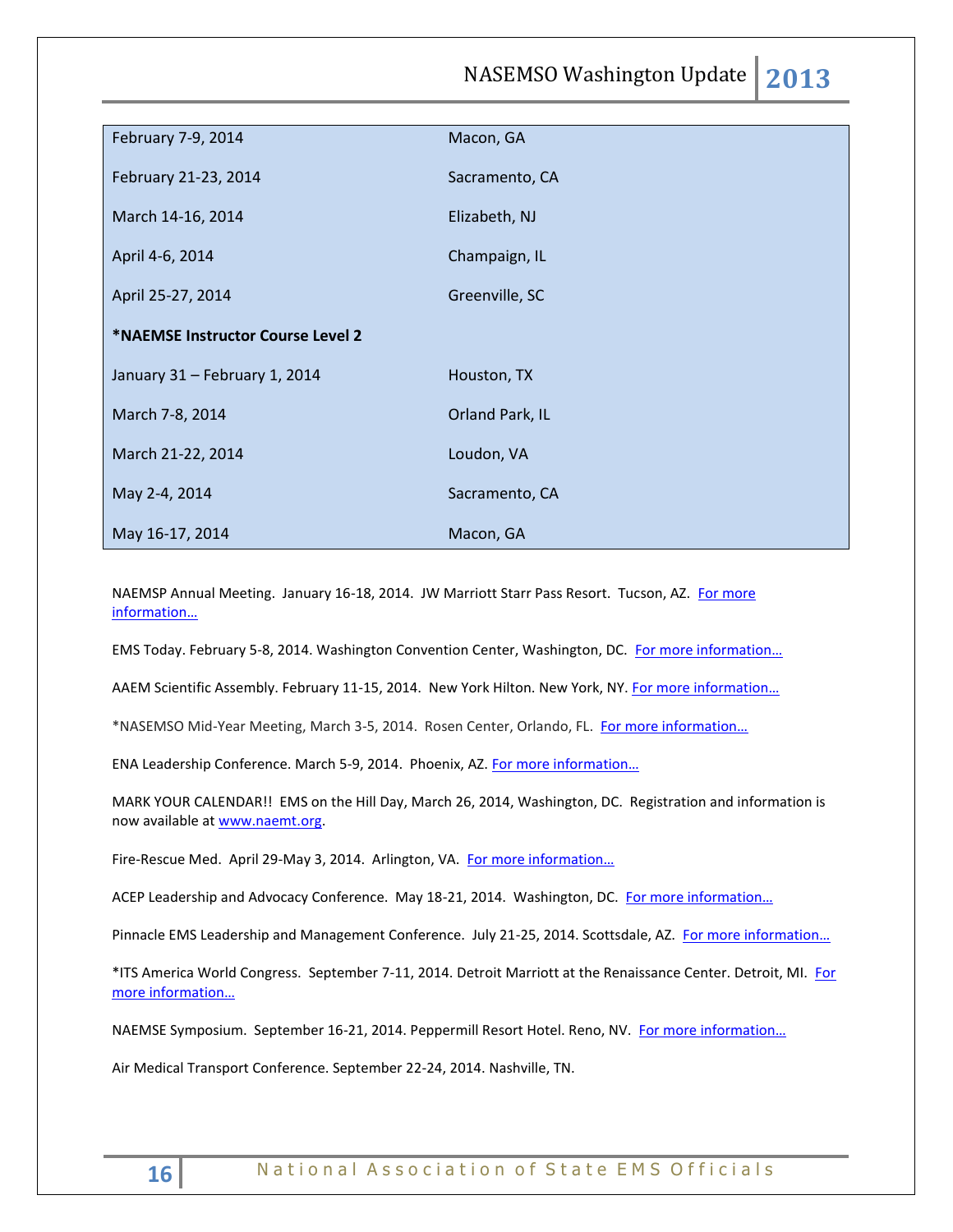NASEMSO Annual Meeting. October 6-10, 2014. Westin Cleveland and Cleveland Public Auditorium, Cleveland, OH. [For more information…](http://www.nasemso.org/Meetings/Annual/AnnualMeeting2014.asp)

ENA Annual Meeting. October 7-11, 2014. Indiana Convention Center. Indianapolis, IN. [For more information…](http://www.ena.org/education/conferences/Pages/default.aspx)

ACEP Annual Meeting. October 27-October 30, 2014. Chicago, IL. For more information...

EMS Expo. November 9-13, 2014. Nashville, TN. [For more information…](http://emsworldexpo.com/)

See more EMS Events on NASEMSO's web site at <http://www.nasemso.org/Resources/Calendar/index.asp>

#### **NASEMSO Staff Contacts**

Elizabeth B. Armstrong, CAE, MAM / Executive VP (703) 538-1799 ext. 8 [armstrong@nasemso.org](mailto:armstrong@nasemso.org)

Dia Gainor/Executive Director (703) 538-1799 ext. 7 Email: [Dia@nasemso.org](mailto:Dia@nasemso.org)

Sharon Kelly / Executive Assistant (703) 538-1799 ext. 2 - [kelly@nasemso.org](mailto:kelly@nasemso.org)

Kathy Robinson / Program Manager (703) 538-1799 ext. 4 – [robinson@nasemso.org](mailto:robinson@nasemso.org)

Kevin McGinnis/Program Manager (571) 749-7217 - Email[: mcginnis@nasemso.org](mailto:mcginnis@nasemso.org) Leslee Stein-Spencer/Program Manager Email: [Stein-Spencer@nasemso.org](mailto:Stein-Spencer@nasemso.org)

Mary Hedges/Program Manager Email: [Hedges@nasemso.org](mailto:Hedges@nasemso.org)

Rachael Alter/Program Manager Email: [Alter@nasemso.org](mailto:Alter@nasemso.org) 

Dan Manz/Program Manager Email: [Manz@nasemso.org](mailto:Manz@nasemso.org)

Karen Thompson / Web Site Content Manager (828) 693-5045 – Email: [thompson@nasemso.org](mailto:thompson@nasemso.org)

National Association of State EMS Officials 201 Park Washington Court Falls Church VA 22046 Phone: (703) 538-1799 Fax: (703) 241-5603 Website: [www.nasemso.org](http://www.nasemso.org/)

**The material contained in this newsletter is for informational purposes only. NASEMSO does not support, endorse, or recommend any position, product, or service unless explicitly stated.**